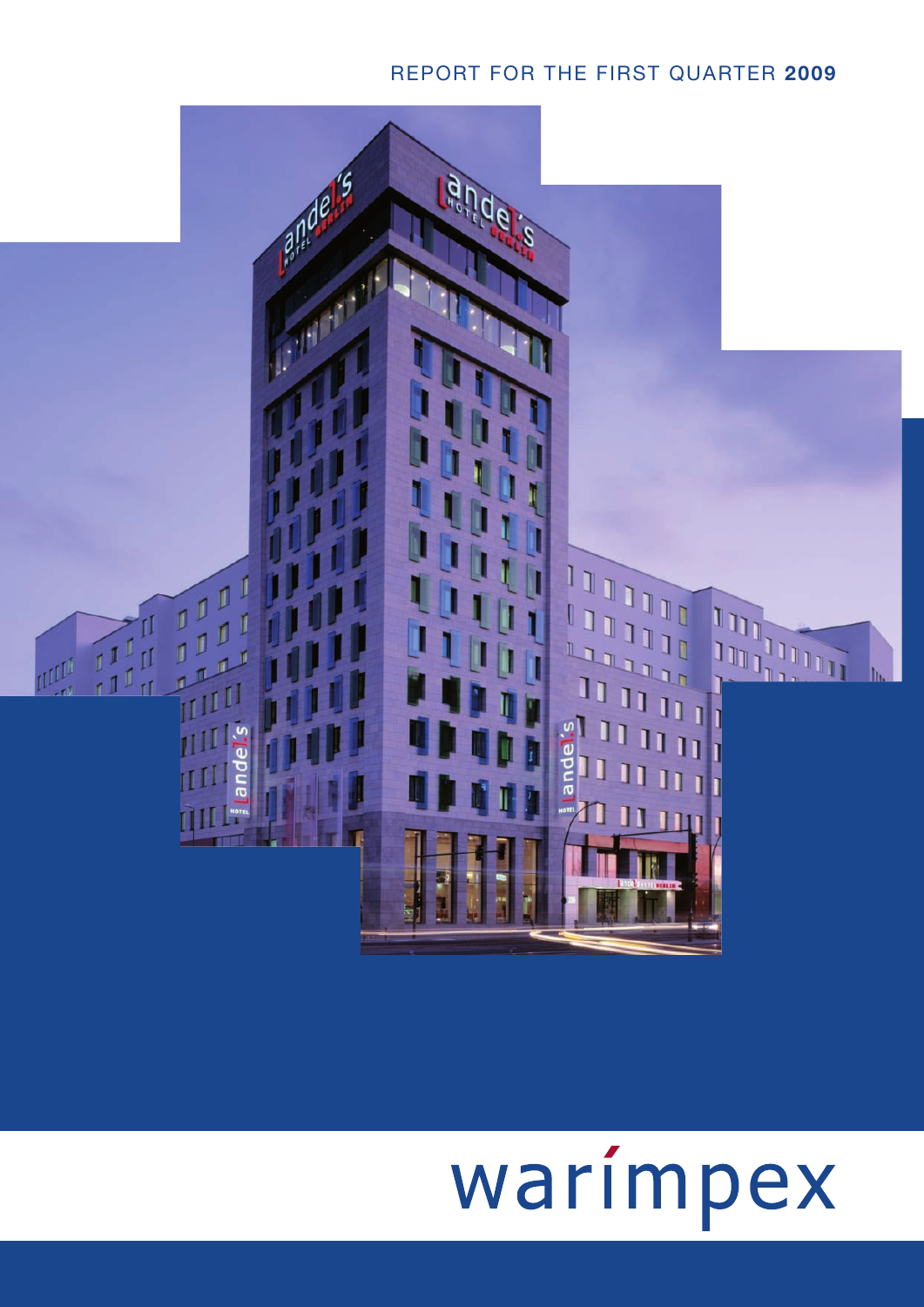# Key figures of the Warimpex Group

| <b>EUR '000</b>                             |          | Q1/2009    | <b>Change</b>  | Q1/2008*   |
|---------------------------------------------|----------|------------|----------------|------------|
| Revenues from Hotels & Resorts segment      |          | 13,254     | $-21%$         | 16,851     |
| Revenues from the Development &             |          |            |                |            |
| Asset Management segment                    |          | 1,461      | 5%             | 1,389      |
| Total revenues                              |          | 14,715     | $-19%$         | 18,240     |
| Gains from the sale of project companies    |          |            |                | 9,219      |
| <b>EBITDA</b>                               |          | $-3,840$   |                | 9,843      |
| <b>EBIT</b>                                 |          | $-7,316$   |                | 6,888      |
| Profit for the period                       |          | $-10,276$  |                | $-1,884$   |
| Net cash flow from operating activities     | 872      |            | $-1,252$       |            |
| Equity and liabilities                      |          | 649,495    | 15%            | 562,673    |
| Equity                                      |          | 126,287    | $-32%$         | 184,368    |
| Average shares in the period                |          | 36,000,000 |                | 36,000,000 |
| Earnings/loss per share                     | in EUR   | $-0.28$    |                | $-0.05$    |
| Number of hotels                            |          | 18         | $\overline{2}$ | 16         |
| Number of rooms (adjusted for proportionate |          |            |                |            |
| share of ownership)                         |          | 2,916      | 427            | 2,489      |
| Number of office and commercial properties  |          | 6          | -1             | 7          |
| Number of hotel development projects        |          | 6          | $-10$          | 16         |
| Average number of employees in the Group    | 1,409    | 2%         | 1,379          |            |
|                                             |          | 31.12.2008 | <b>Change</b>  | 31.12.2007 |
| Gross Asset Value (GAV)                     | in EUR m | 666.7      | 8%             | 614.8      |
| Triple Net Asset Value (NNNAV))             | in EUR m | 301.9      | $-22%$         | 387.4      |
| NNNAV per share                             | in EUR   | 8.4        | $-22%$         | 10.8       |

\* restated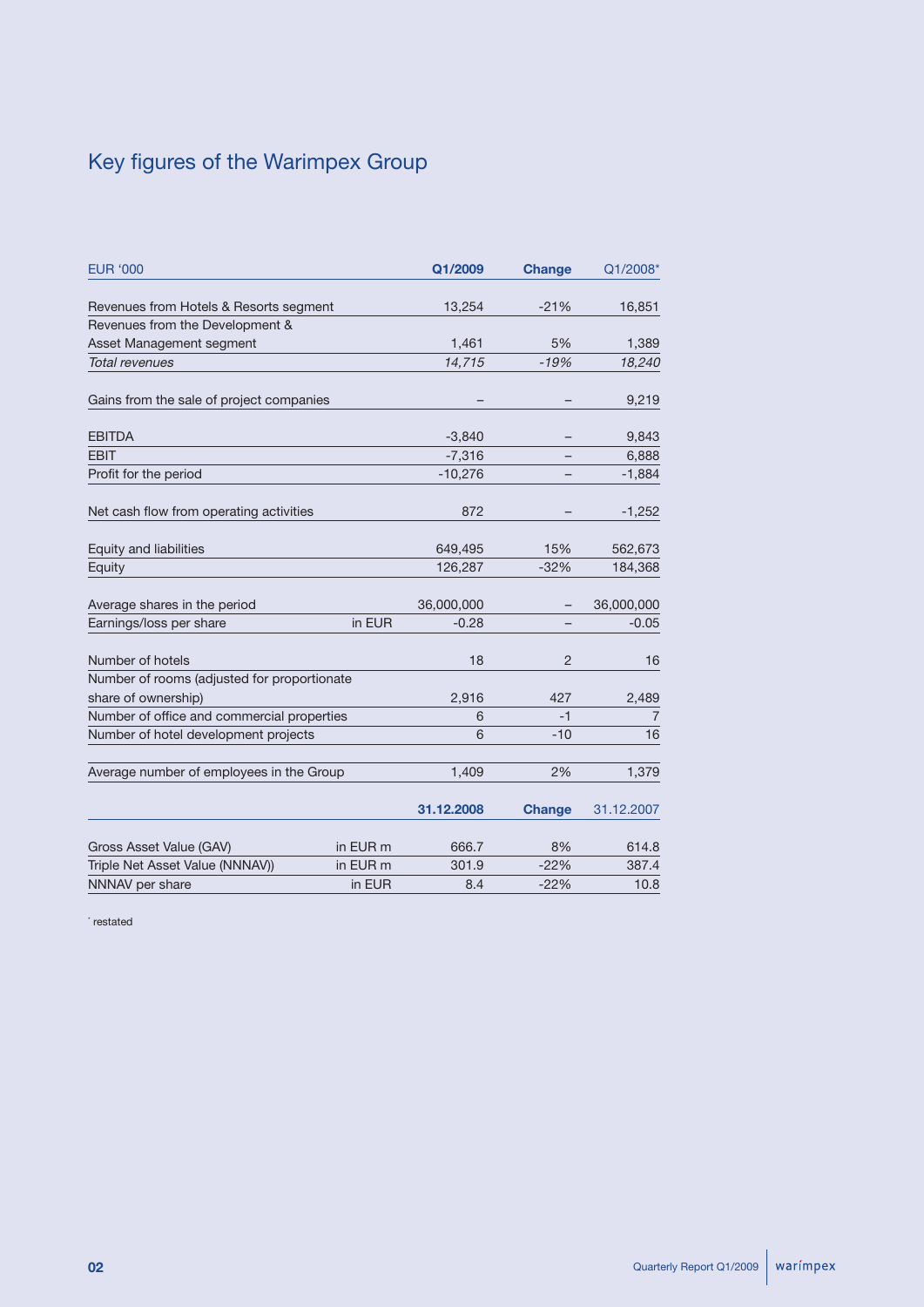# FOREWORD BY THE CHAIRMAN OF THE MANAGEMENT BOARD

#### **Dear Shareholders,**

The first quarter of 2009 saw lower occupancy rates and therefore lower revenues in our hotels. A closer look at the individual hotel categories and regions shows marked differences in business development, however. According to HotStat *(European Chain Hotels Market Review –* March 2009), occupancy rates at four- and five-star hotels in Prague were down by 17 per cent compared to the first quarter of 2008, while average occupancy fell by roughly 7 per cent in Paris. The Warimpex hotels were not immune to the effects of these adverse market conditions and saw turnover decline significantly in these markets.

Business developed very encouragingly at our hotels in Munich and Krakow, with sales revenues rising in year-on-year comparison and coming in over budget. Overall, however, sales revenues from hotel operations were down considerably. In spite of cost cutting programmes in the hotels and the low relative values of local currencies (a large share of every hotel's costs is incurred in the local currency), the gross operating profit (GOP) fell markedly. However, we saw booking levels stabilize at our hotels in April.

In the Development & Asset Management segment, which is responsible for the development and sale of properties, our projects under development are proceeding according to plan and are covered by long-term financing. However, the conditions in the first quarter of 2009 were again not conducive to selling properties. On a positive note, falling interest rates and rising property yields in CEE are causing increased interest among institutional real estate investors. Because of this change, I expect that the volume of real estate transactions will begin rising again at the end of 2009. Cheap money is effective, even if it is only flowing very slowly into the economy right now because banks are still pursuing cautious lending strategies.

Our strategic focus in 2009 will be on the completion of the projects that we currently have under construction. The andel's in Berlin is one of the largest conference hotels in the city and enjoyed a very successful start to business in the first quarter. The andel's in Łódź will follow in May 2009, and the angelo in Ekaterinburg in the third quarter of this year. The Airport City in St. Petersburg (including the Crowne Plaza Hotel) will be completed at the end of 2010.

We will also be concentrating on optimizing our portfolio and on active asset management, and on seizing attractive opportunities to acquire or dispose of properties.

J c

Franz Jurkowitsch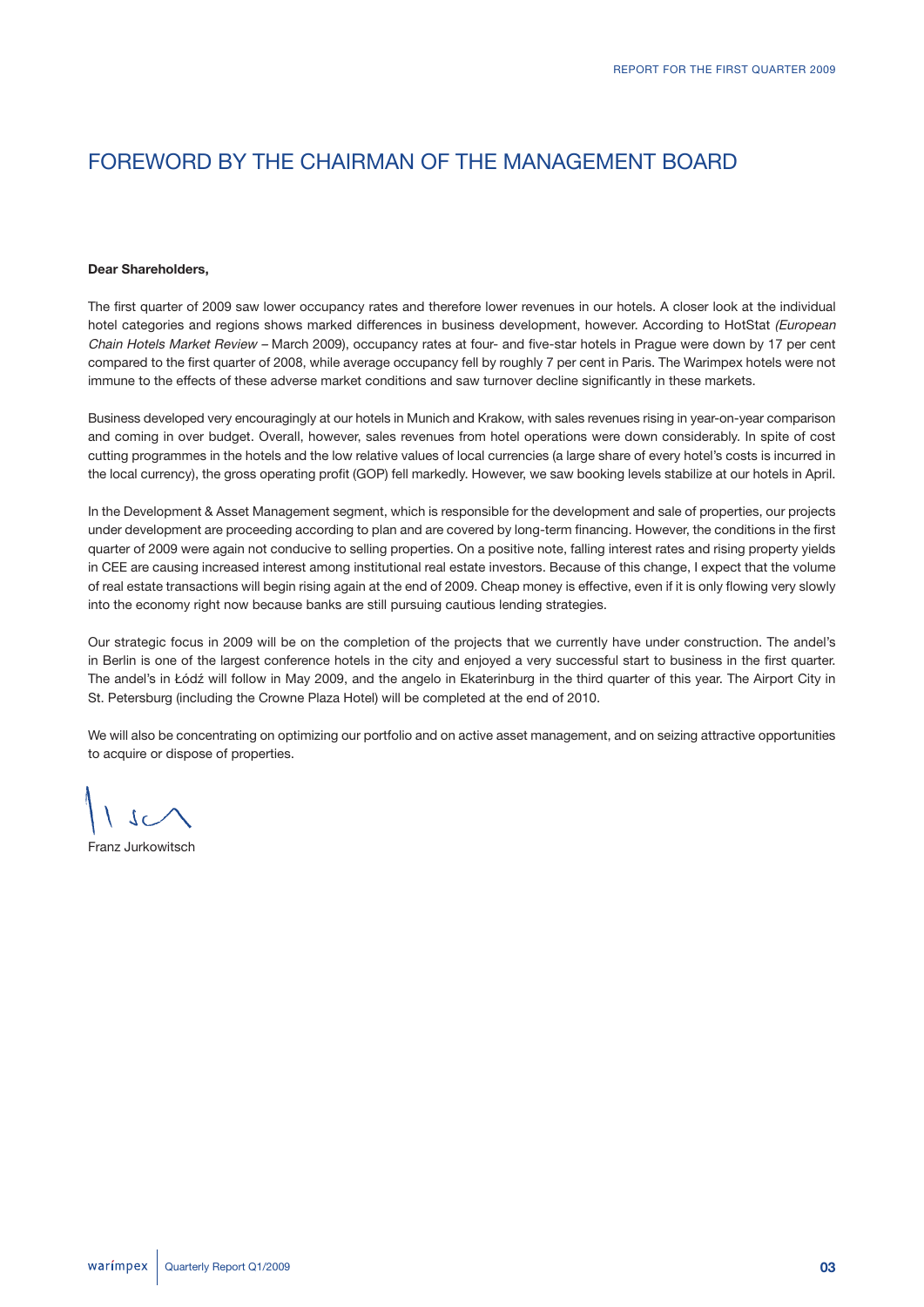## **Investor relations**

The price of the Warimpex share stabilized in the first quarter of 2009. After listing at EUR 1.25 at the end of the year, the share closed at EUR 1.28 on 31 March 2009. Starting in April 2009, the share began a gratifying climb and rose to EUR 2.50 and PLN 9.30 in Vienna and Warsaw, respectively.



## Share price performance

| Key share data                                 |                                         |
|------------------------------------------------|-----------------------------------------|
| <b>ISIN</b>                                    | AT0000827209                            |
| Number of shares                               | 36,000,000                              |
| <b>Ticker symbols</b>                          | Stock Exchanges WXF   Reuters WXFB.VI   |
| High <sup>*</sup>                              | EUR 7.47   PLN 24.80                    |
| $Low*$                                         | EUR 0.99   PLN 4.85                     |
| Price at 31 March 2009                         | EUR 1.28   PLN 6.47                     |
| * Last 52 weeks                                |                                         |
|                                                |                                         |
| Warimpex is included in the following indices: |                                         |
| Vienna                                         | <b>ATX Prime, Immobilien-ATX</b>        |
| Warsaw                                         | Market Main 250, Real estate developers |
| Research reports:                              |                                         |
| UniCredit CA-IB, 19/1/2009                     | Hold, target price EUR 1.80             |
| Sal Oppenheim, 29/4/2009                       | Hold, target price EUR 2.30             |
| RCB, 31/3/2009                                 | Hold, under review                      |
|                                                |                                         |
| 100-day trading average                        | in Vienna approximately 25,000 shares   |
|                                                | in Warsaw approximately 3,500 shares    |
|                                                |                                         |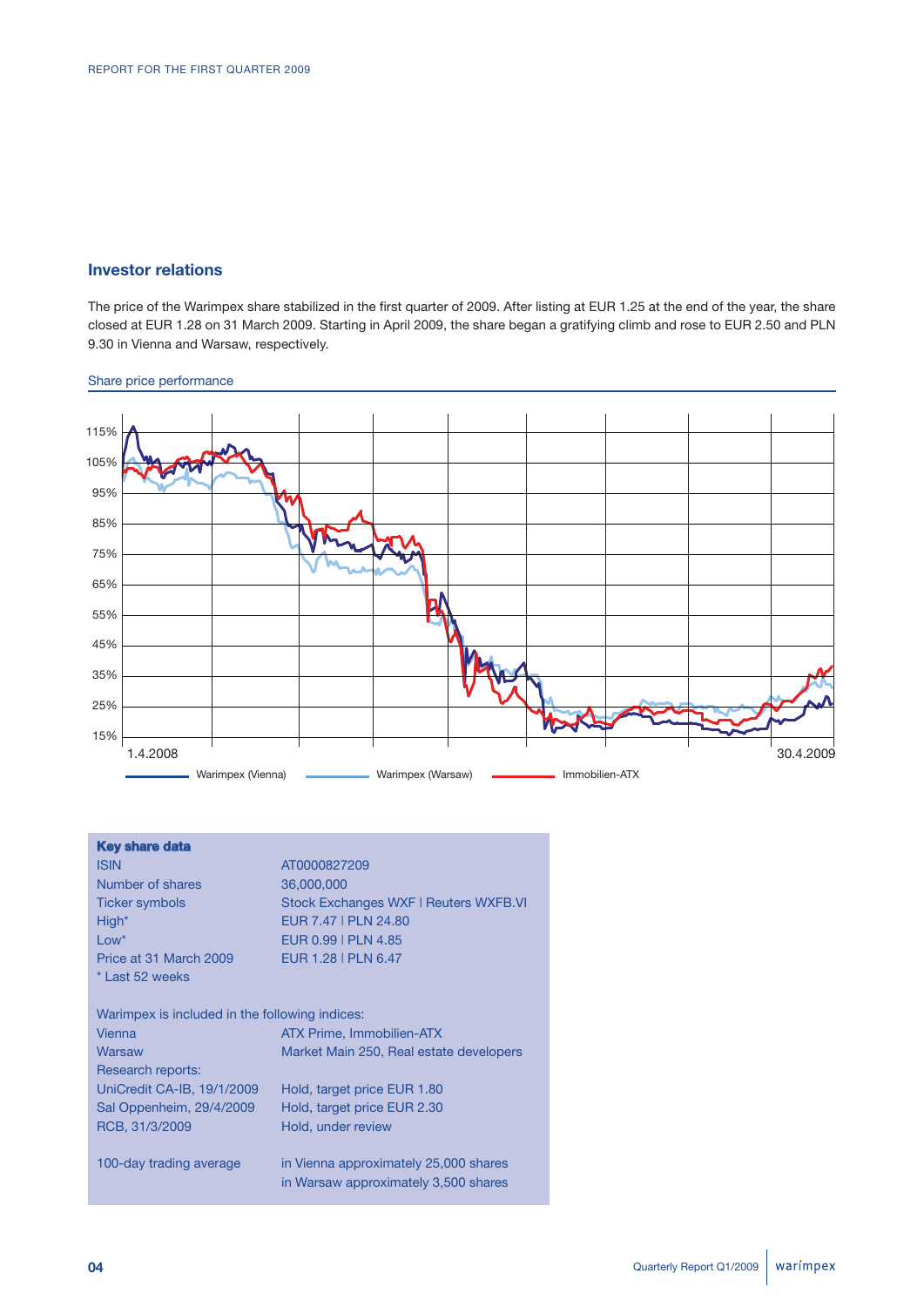## GROUP MANAGEMENT REPORT

for the quarter from 1 January to 31 March 2009

## **Economic environment**

The International Monetary Fund (IMF) significantly reduced its economic growth estimates in April 2009 (World Economic Database), and is now projecting only 0.9 per cent growth in the Eurozone in 2008 and economic contraction of 4.2 per cent for 2009. Growth in CEE is now projected at 2.9 per cent for 2008 and minus 3.7 per cent for 2009, whereby IMF calculations call for less severe rates of contraction in individual countries such as Poland (2009: -0.7 per cent). While economic output is also projected to decline by 0.4 per cent in 2010, the IMF is expecting that the CEE economy will expand again by 0.8 per cent in the same period.

## **MARKETS**

## **Poland**

#### Existing portfolio: 5 hotels, 2 office properties

Warimpex holds a 50 per cent interest in the five-star Hotel InterContinental and a 25 per cent interest in the four-star Hotel Sobieski in Warsaw.

In Krakow Warimpex owns a four-star-plus andel's hotel and the three-star Hotel Chopin. Two storeys (137 rooms) of the Hotel Chopin are currently under renovation. Once this work is completed at the end of 2009, the entire hotel will have been renovated and will sport the new design. In Miêdzyzdroje on the Baltic coast Warimpex owns the Amber Baltic Spa Resort Hotel, a hotel ship and a 27-hole golf course. The hotel ship, which has 62 rooms, was closed in the first quarter of 2009 and is to be sold this financial year.

Occupancy at the Hotel InterContinental was somewhat lower in the first quarter but continued to develop well at 68 per cent (2008: 75 per cent). The average room rate had to be lowered by roughly EUR 10 because of the marked depreciation of the Polish zloty. The occupancy rate at the Hotel Sobieski was also down (1–3/2009: 48 per cent, 1–3/2008: 61 per cent). The occupancy rate at the Hotel Chopin fell from 57 per cent to 47 per cent, and the average room rates had to be cut. The andel's in Krakow has already secured a good position on the market and saw increased occupancy (1–3/2009: 54 per cent, 1–3/2008: 48 per cent), the average room rate was reduced because of the weaker zloty.

The occupancy rate at the Amber Baltic beachfront resort fell to 19 per cent (1–3/2008: 31 per cent). Because of its location on the Baltic coast, occupancy rates at the hotel are subject to significant seasonal fluctuations not seen with city hotels, and the Easter holiday was in March in 2008.

In addition to the hotels listed above, Warimpex owns shares in the Sobieski and Parkur Tower office buildings in Warsaw through joint ventures.

#### Under development: 2 hotels, 2 office buildings, 1 shopping centre

Two hotels of the design brands andel's and angelo are under construction in Łódź and in Katowice.

The andel's in Łódź went on the market on 15 May 2009 and is currently in the soft-opening phase, where there is limited business but minor adaptations are still being made. The official grand opening will be held on 15 June. The hotel has 278 rooms and 8 conference rooms with a total space of 1,440 square metres, as well as a 1,330 square metre ballroom and a rooftop spa area with a pool offering a view of the city's roofscape. The andel's is the first four-star hotel in Łódź.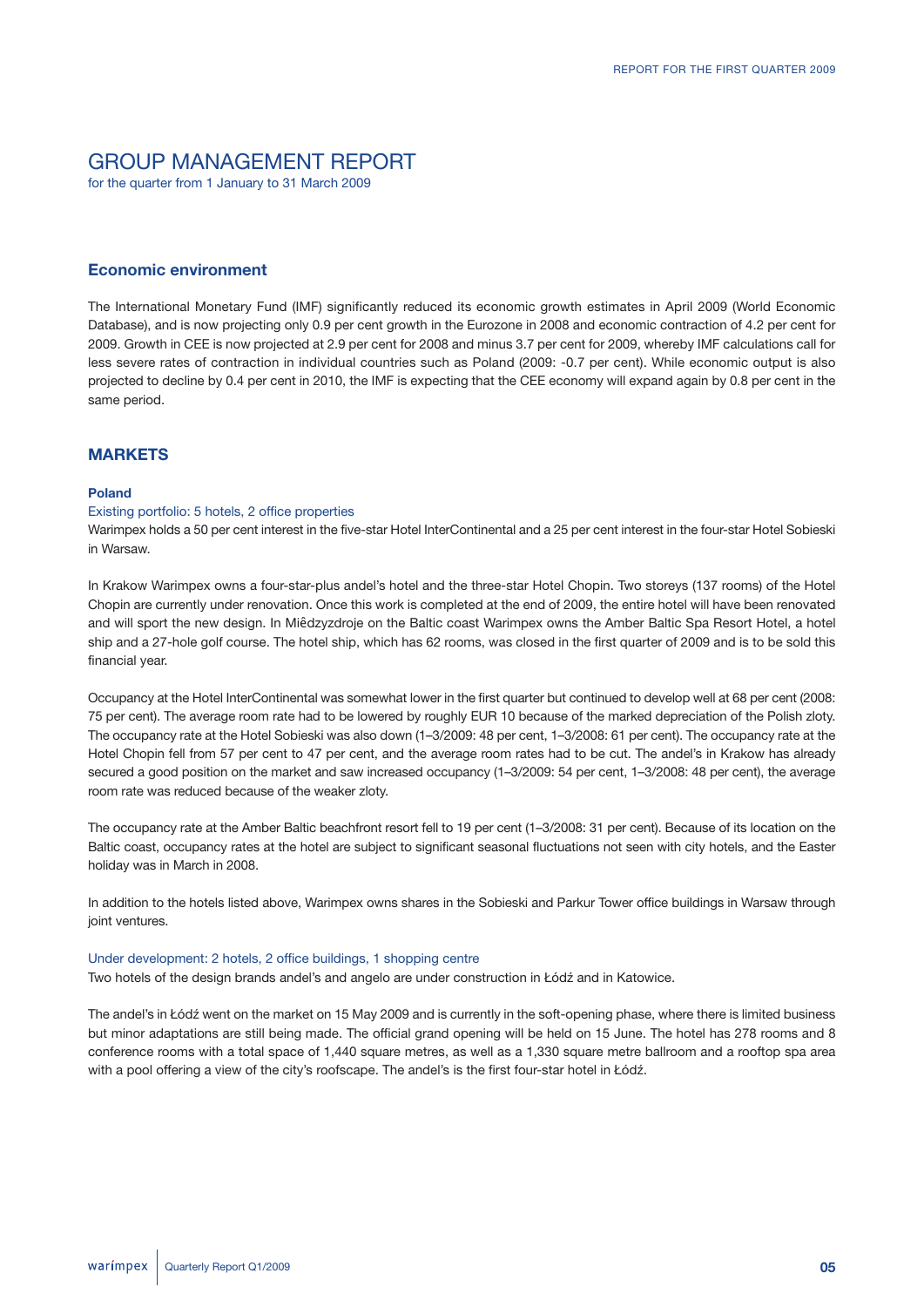Construction of the angelo in Katowice is proceeding according to plan, and the hotel is scheduled to open in the first quarter of 2010.

An office building owned by Warimpex in Krakow is to be converted into a modern office complex. Planning for this project began in the third quarter of 2008.

Warimpex owns one of the few historical buildings in Warsaw. Originally, the plan was to convert the property into a five-star Le Palais luxury hotel. The construction permit for this was issued in September 2008. As rental rates for offices in the central business district have risen considerably in the meantime, however, the property will now be developed into an office building instead of a hotel. The planning of the building began at the end of 2008.

In Białystok, Warimpex has commenced development of a shopping centre with approximately 19,000 square metres of lettable retail space and 11,000 square metres of lettable office space. Building permission is expected to be granted in the middle of 2009.

## **Czech Republic**

## Existing portfolio: 7 hotels

In Prague, the Warimpex Group owns the three five-star hotels Palace, Le Palais and Savoy, all of which are members of the "Leading Hotels of the World". Warimpex acquired the building adjacent to the Hotel Savoy in 2007 and plans to expand the hotel by approximately 25 additional rooms as well as enlarging the conference facilities.

In the four-star hotel segment the Group owns the Hotel Diplomat and the angelo hotels in Prague and Plzen. Warimpex also consolidates the Dvořák spa hotel in Karlovy Vary according to IAS/IFRS.

In the period under review, the occupancy rates at the two four-star hotels in Prague were roughly 31 per cent and 42 per cent (1–3/2008: 46 per cent and 51 per cent), while occupancy rates of between 27 per cent and 35 per cent were achieved in the five-star segment (1–3/2008: between 37 per cent and 58 per cent). The average room rates declined in both segments.

At the Hotel Dvořák in Karlovy Vary, the occupancy rate in the first three months of the year was 78 per cent (1–3/2008: 86 per cent). However, the average room rate was raised slightly.

Another angelo hotel with 144 rooms was opened in Plzen on 1 October 2008. The hotel's occupancy rate was 20 per cent in the first three months of 2009.

#### **Hungary**

## Existing portfolio: 4 office properties

In Budapest Warimpex owns the Csalogany, Erzsebet, Dioszegi and Sajka office buildings, which together have a total net floor space of around 17,000 square metres.

The tenant in the Csalogany office building, which has roughly 2,500 square metres of lettable space, terminated its lease at the end of 2008. The building was rented to the city of Budapest as a courthouse in the first quarter of 2009 and is now again fully let out.

#### development: 1 budget hotel, 1 office

Warimpex is currently modernizing and redeveloping the two towers of the Erzsebet office complex. Tower B was handed over to the tenant at the beginning of May after the renovation work was completed and is now fully let out. Lease negotiations are currently underway for tower A, which is also to be modernized and let out.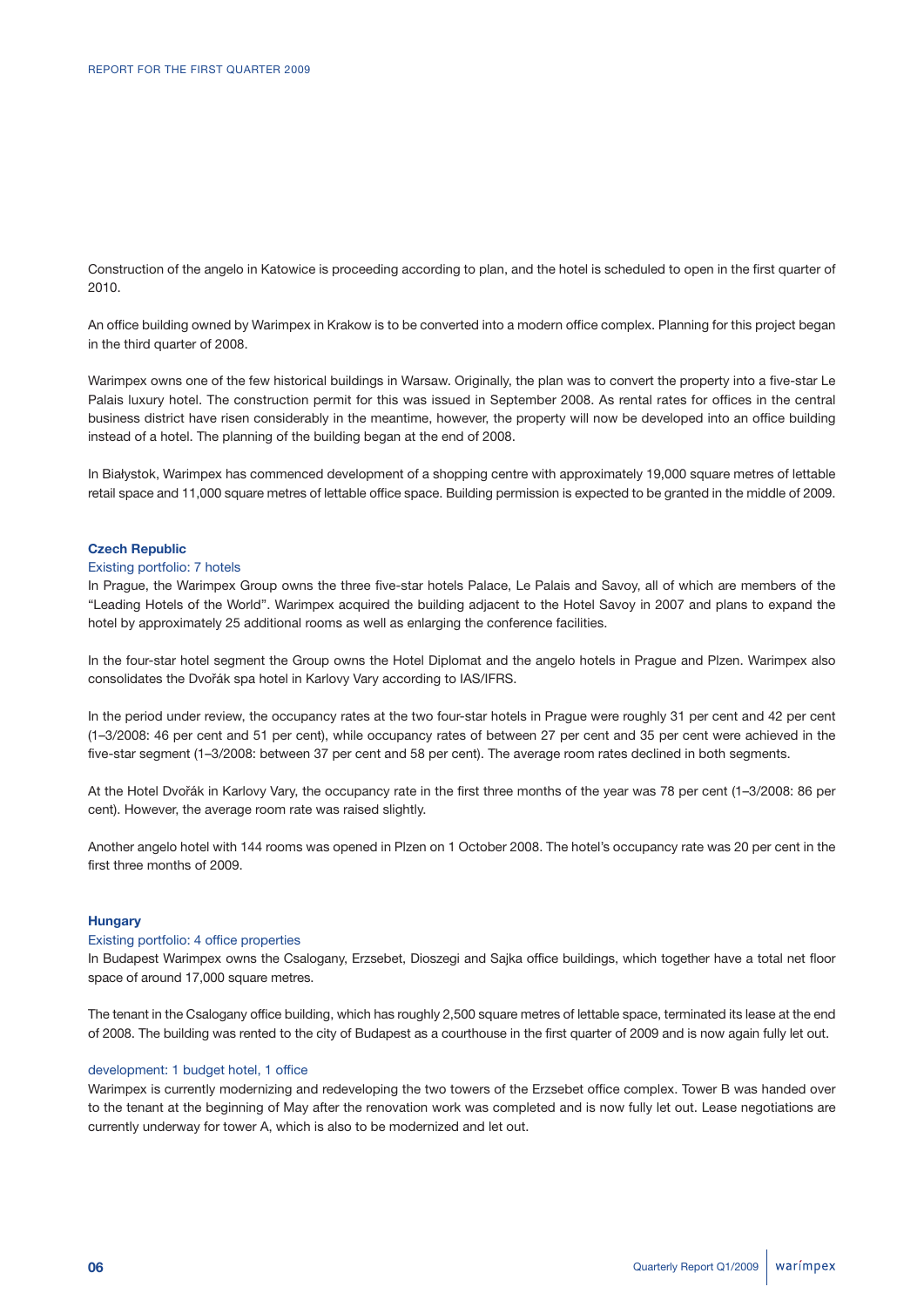#### **Romania**

## Existing portfolio: 1 hotel

The angelo airport hotel in Bucharest, which Warimpex acquired in 2007 and expanded by 69 rooms in 2008 along with adapting it to the angelo design, saw a very low occupancy rate of 31 per cent in the first quarter (1–3/2008: 50 per cent). However, the gross operating profit (GOP) remained constant compared to the prior year thanks to cost cutting measures at the hotel.

## **Germany**

## Existing portfolio: 2 hotels

Warimpex holds 50 per cent each of the angelo in Munich and the andel's in Berlin.

The Warimpex Group's first hotel in Germany, the 146-room angelo in Munich, was opened at the end of May 2008. The angelo in Munich was developed in a joint venture with UBM. The hotel has achieved an occupancy rate of 59 per cent in the first quarter of 2009, which is very good for a new establishment.

The largest four-star superior andel's design hotel to date was opened in Berlin at the beginning of March 2009. With a total of 557 rooms on ten storeys, a flexible conference area of 3,800 square metres, a 570 square metre ballroom and a sky bar on the fourteenth storey of the 60-metre-high tower, andel's Berlin is one of the most attractive conference and event locations in the city. Guests can also use a 550 square metre wellness area. As for the andel's hotels in Prague and Krakow, the interior was designed by the interior design firm Jestico & Whiles, London. The hotel was developed in only nineteen months through a joint venture with UBM, at a total investment of roughly EUR 102 million.

## Under development: 1 hotel, 1 office building

Plans for the second phase of the angelo Munich project foresee the construction of city archives, an office building and a second hotel on the site.

## **France**

#### Existing portfolio: 2 hotels

In Paris, Warimpex and its long-term partner UBM are the joint leaseholders of the four-star Hotel Dream Castle and the four-star Magic Circus at Disneyland® Resort Paris, each of which have 400 rooms. Occupancy rates at the hotels were down in the first three months of 2009 at 47 and 32 per cent (2008: 66 and 54 per cent), whereby it must be noted that the Easter holiday fell in April this year. In addition, renovation work (expansion of the conference areas, renovation of the swimming pool) started at the Magic Circus in the first quarter, which affected the hotel's operations.

The franchise contract with Holiday Inn for Hotel Magic Circus (formerly Holiday Inn at Disneyland® Resort Paris) was terminated at the beginning of 2009.

#### **Austria**

## Under development: 1 hotel with apartments

In Vienna, Warimpex is involved in developing the Palais Hansen on the city's Ringstraße boulevard into a high-end hotel and residential property in collaboration with Wiener Städtische/Vienna Insurance Group and PORR Solutions. The project, which is scheduled to open in 2011, is Warimpex's first in Austria.

The decision on which management company should lease and operate the hotel is expected in the first half of 2009.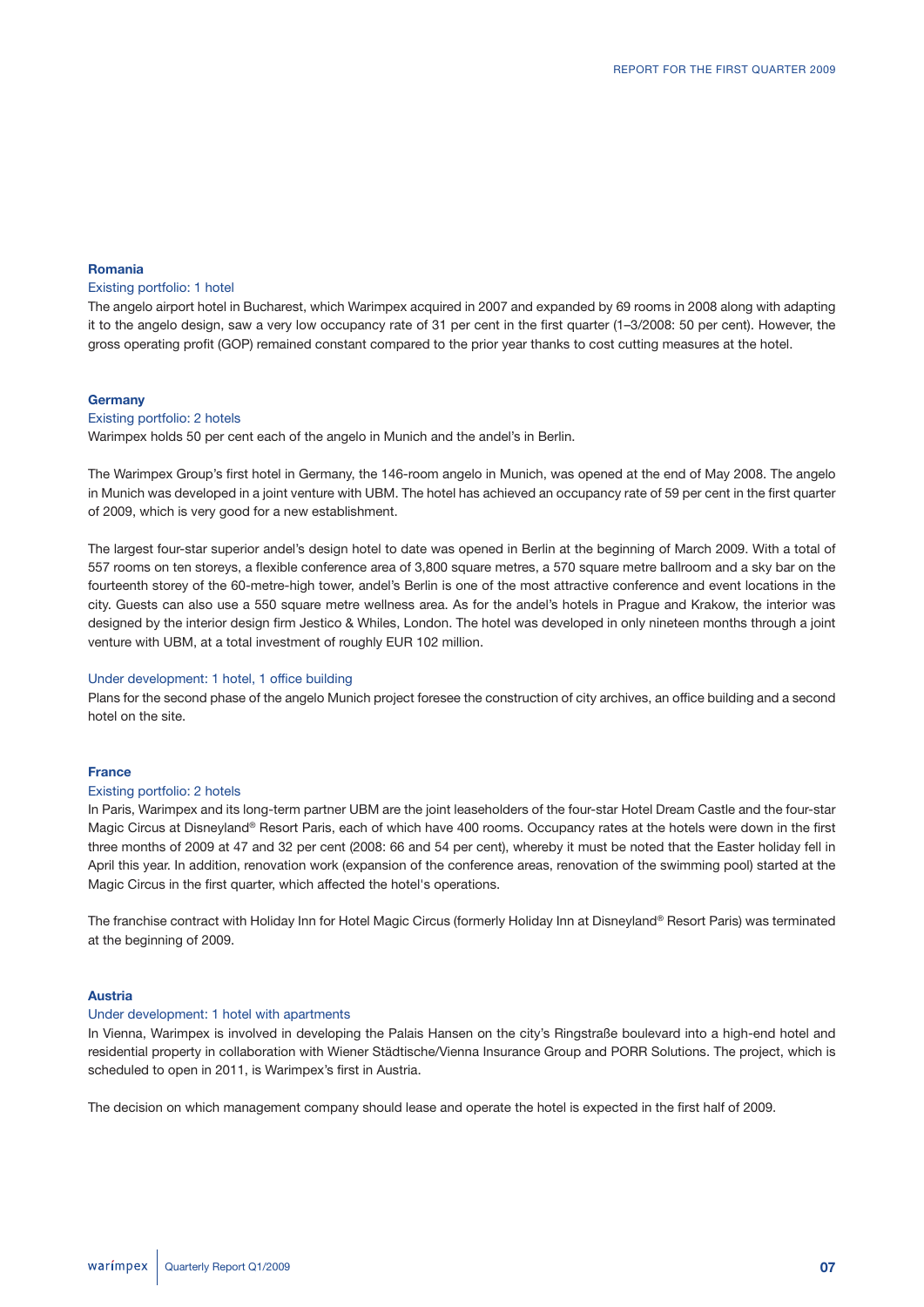#### **Russia**

#### Existing portfolio: 1 hotel

In Russia, Warimpex holds 60 per cent of the Hotel Liner at Koltsovo airport in Ekaterinburg. The hotel is fully consolidated in the financial statements. Renovation work, which is being financed from cash flow, continued in the first quarter of 2009. The average occupancy rate in the first quarter was roughly 65 per cent.

## Under development: 2 hotels, airport office park

Warimpex is also developing another airport project in Ekaterinburg. A new angelo hotel is planned to coincide with the expansion of the airport and will boast a direct link to the new terminals. Construction work began in the second quarter of 2008 and is proceeding according to plan. The hotel is expected to open on schedule in the third quarter of 2009.

The Airport City development project is currently under construction in St. Petersburg. The first phase comprises a four-star Crowne Plaza hotel (InterContinental Group) plus a 40,000-square-metre office building. As of the reporting date, Warimpex owns 58.8 per cent of the project, CA Immo New Europe Fund 29.4 per cent, and UBM 11.8 per cent. The 15 per cent share held by St. Petersburg Airport was almost fully diluted at the end of the 2008 financial year. Construction is proceeding according to schedule, and the building shell for the hotel and the three office buildings was completed at the beginning of April. The Airport City in St. Petersburg is slated to open at the end of 2010.

## **Budget hotels**

## Under development: 4 hotels

In March 2007, Warimpex entered into a strategic joint venture with Louvre Hotels to develop budget hotels in Central Europe. Louvre transferred its financial interest in this joint venture to Starwood Capital Group (which in turn owns Louvre) at the beginning of 2009. While Louvre will remain on board as a partner in the development of the hotels, it will primarily act as the operator and franchiser (for the Première Classe and Campanile brands) for all of the hotels that are to be developed in the course of the project. The objective is to develop the successful Louvre Hotels brands Campanile and Première Classe in Warimpex's home markets.

The first joint hotels are to be opened in Budapest, Wroclaw and in Zielona Gora at the end of 2010. Suitable properties for this were purchased, and the first building permits have already been issued.

Warimpex and Starwood Capital Group are also currently involved in negotiations on the development of further budget hotels in the Hungarian cities of Debrecen and Miskolc. In Poland, a property is currently being purchased in Bydgoszcz, and the purchase of additional properties in Katowice, Krakow and Gdansk is currently under negotiation. In the Czech Republic the joint venture partners are currently focusing on Prague, Brno and Ostrava, and on Bratislava and Kosice in Slovakia.

The following projects are currently under development through the joint venture with Louvre Hotels:

- Campanile, Budapest
- Campanile, Zielona Gora
- Campanile, Wroclaw
- Campanile, Bydgoszcz
- Premiere Classe, Wroclaw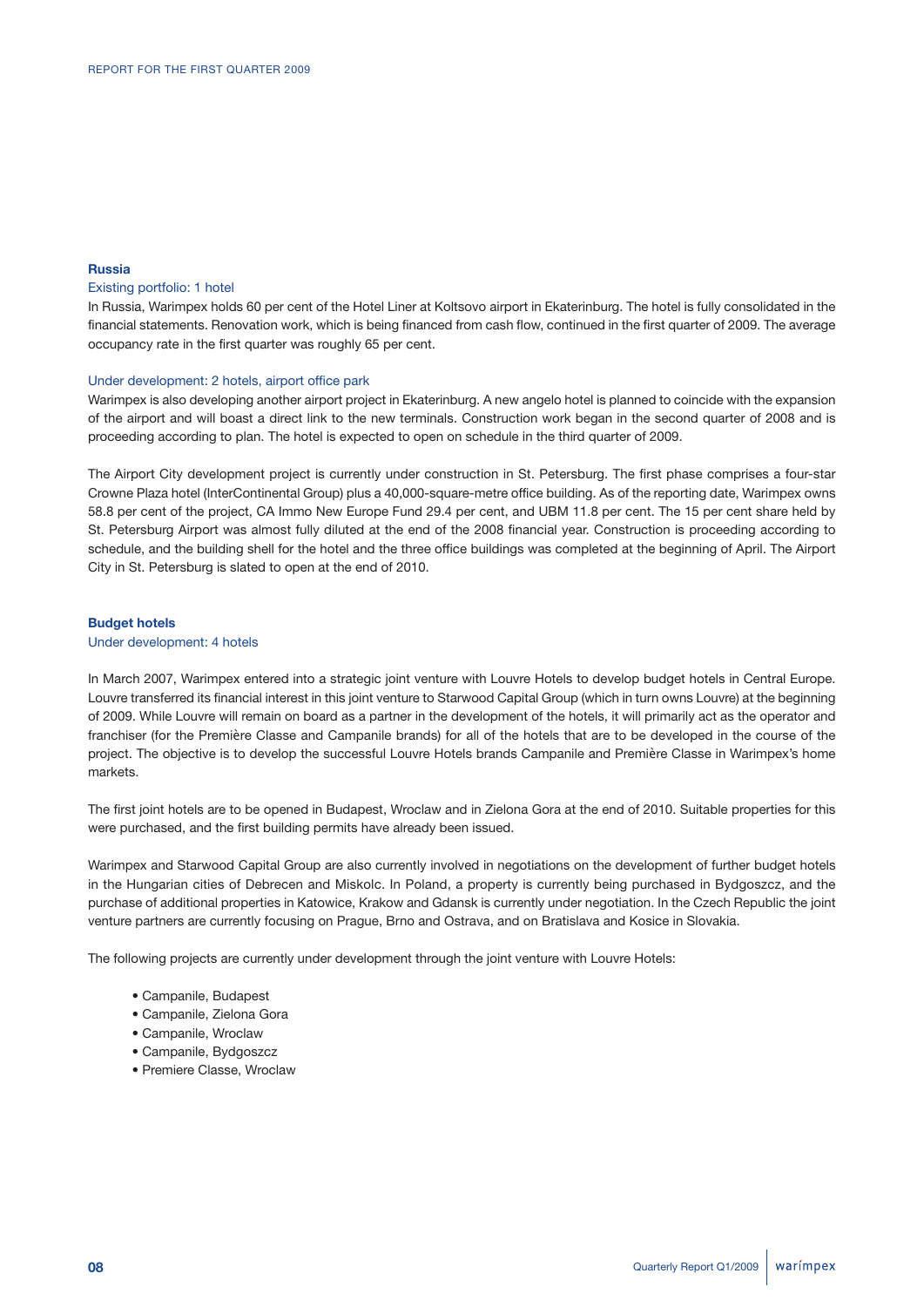## Focuses of business in the first quarter of 2009

## • **Opening of the andel's in Berlin**

The largest four-star superior andel's design hotel to date was opened in Berlin at the beginning of March 2009. With a total of 557 rooms on ten storeys, a flexible conference area of 3,800 square metres, a 570 square metre ballroom and a sky bar on the fourteenth storey of the 60-metre-high tower, andel's Berlin is one of the most attractive conference and event locations in the city. Guests can also use a 550 square metre wellness area. As for the andel's hotels in Prague and Krakow, the interior was designed by the interior design firm Jestico & Whiles, London.

The hotel was developed in only nineteen months through a joint venture with UBM, at a total investment of roughly EUR 102 million.



Hotel portfolio (number of rooms adjusted for proportionate share of ownership) at 31 March 2009

Compared to 31 March 2008, the number of available hotel rooms (adjusted for the proportionate share of ownership) rose by 427, from 2,489 to 2,916, as of 31 March 2009. This is primarily attributable to the opening of the angelo hotel in Munich, the 69 additional rooms at angelo airport hotel in Bucharest, the opening of the angelo in Plzen, the opening of the andel's in Berlin and the closing of the Hansa hotel ship.

Aside from the budget hotels under the joint venture with Louvre Hotels, a total of eleven development projects are currently under implementation. Five properties are currently under construction, of which two further hotels with a total of 488 rooms (404 when adjusted for the proportionate share of ownership) are due to open in 2009.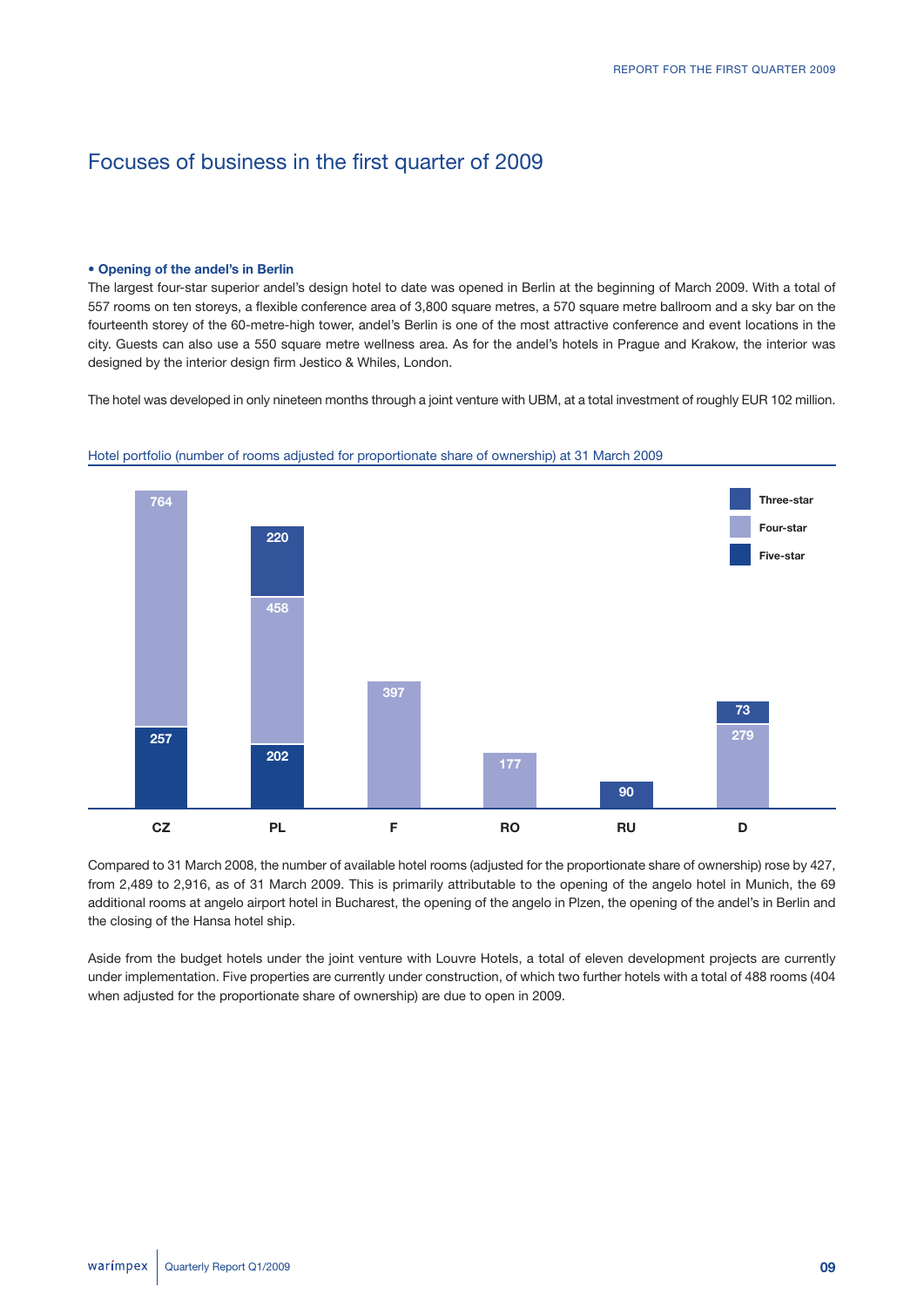## Assets, financial position and earnings situation

Due to seasonal effects, revenues are generally the lowest in the first quarter of the year, and are not representative of the development of sales for the full year. Sales are generally highest in the second and third quarters.

## **Development of revenues**

Consolidated sales fell by 19 per cent from EUR 18.2 million to EUR 14.7 million in the first three months of financial year 2009. Revenues from the hotel segment declined to EUR 13.3 million compared to EUR 16.8 million in the first quarter of 2008 in spite of the fact that the average number of rooms increased. Most of this decline in sales can be attributed to the adverse conditions in Prague and Paris. According to HotStat (*European Chain Hotels Market Review* – March 2009), occupancy rates at four- and five-star hotels in Prague were down by 17 per cent compared to the first quarter of 2008, while average occupancy fell by roughly 7 per cent in Paris. The Warimpex hotels were not immune to the effects of these adverse market conditions and saw turnover decline significantly.

Revenues from the rental of offices and the provision of development services remained stable at EUR 1.5 million.

## **Earnings situation**

Warimpex recognizes its tangible non-current assets at cost minus depreciation, and does not recognize any increases in the value of its real estate assets in the profit and loss account. Any such value increases are not recognized until the asset is actually sold. As a result, earnings are highly dependent on the sale of properties and fluctuate significantly.

Warimpex sold a 10 per cent share in the Airport City development project in St. Petersburg to UBM in the first quarter of 2008. This transaction made a EUR 9.2 million contribution to profit. No such sale was made in the first quarter of 2009.

## **EBITDA – EBIT**

Compared to the first quarter of 2008, earnings before interest, tax, depreciation and amortization (EBITDA) fell from EUR 9.8 million to EUR -3.8 million, and earnings before interest and taxes (EBIT) fell from EUR 6.9 million to EUR -7.3 million. This EUR 14.2 million decline can primarily be attributed to the higher revenues achieved through the sale of properties and shares in development projects in the prior period as explained above.

#### **Financial result**

The Group's financial result improved from EUR -9.5 million to EUR -2.6 million. Above all, this EUR 6.9 million change can be attributed to adjustments in the fair values of short-term financial investments in the amount of EUR 5.9 million in the first quarter of 2008. The hefty decline in the EURIBOR has also had a very positive effect on finance expenses for current-account and project loans.

## **Profit for the period**

The profit for the first quarter fell from EUR 1.9 million in 2008 to EUR -10.3 million in 2009, primarily because of the lower proceeds from the sale of disposal groups.

#### **Cash flow**

The cash flow from operations improved from EUR -1.3 million in the first quarter of 2008 to EUR 0.9 million.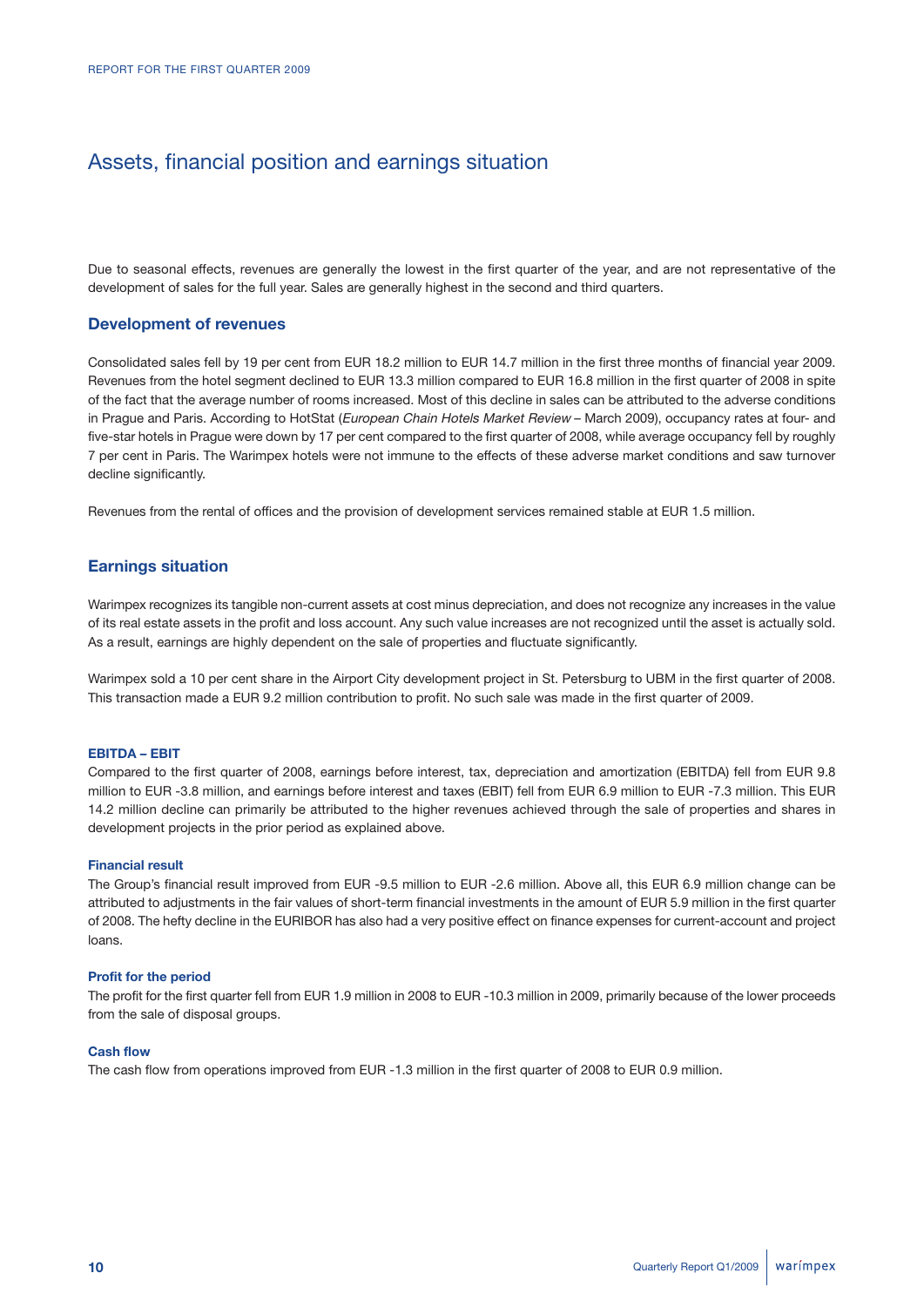## Real estate assets

At 31 March 2009, the real estate portfolio of the Warimpex Group comprised eighteen hotels with a total of 4,300 rooms (2,916 rooms when adjusted for the proportionate share of ownership), plus seven office properties with a total lettable floor area of some 32,000 square metres (23,000 square metres when adjusted for the proportionate share of ownership).

Because of the provisions of IAS 40.12 pertaining to owner-operated hotels, Warimpex recognizes its properties at cost less depreciation and amortization. Any increases in the value of other properties are not recognized in profit in the respective reporting period. To allow comparison with other real estate companies that report unrealized profits, Warimpex reports the triple net asset value (NNNAV) in its Group management report.

All existing real estate and development projects are valuated twice annually (at 30 June and 31 December) by the international independent real estate appraiser CB Richard Ellis (CBRE).

## **Events after the balance sheet date**

There were no material events after the reporting date.

## **Outlook**

Eleven real estate projects are currently under construction or in advanced stages of development (not including the planned budget hotels). The following hotel projects are currently under construction:

- 
- 
- 

• andel's, Łódź, 278 rooms (opening scheduled for 15 June 2009)

- angelo, Ekaterinburg, 210 rooms (opening scheduled for the third quarter of 2009)
- angelo, Katowice, 203 rooms (opening scheduled for the first quarter of 2010)

The following development project is also under construction:

• Airport City, St. Petersburg, business park with 40,000 square metres of office space and an international hotel with 300 rooms (opening scheduled for the fourth quarter of 2010)

The following projects are in advanced stages of development:

- Redevelopment of tower A at Erzsebet office complex
- Le Palais office building, Warsaw
- Office building, Krakow
- Hotel/office building Munich
- Palais Hansen, Vienna
- Shopping centre, Białystok

The following projects are currently under development through the joint venture with Louvre Hotels:

- Campanile, Budapest
- Campanile, Zielona Gora
- Campanile, Wroclaw
- Campanile, Bydgoszcz
- Premiere Classe, Wroclaw

Vienna, 22 May 2009

Franz Jurkowitsch Georg Folian

Christian Fojtl **Alexander Jurkowitsch** Member of the Management Board Member of the Management Board

Chairman of the Management Board Deputy Chairman of the Management Board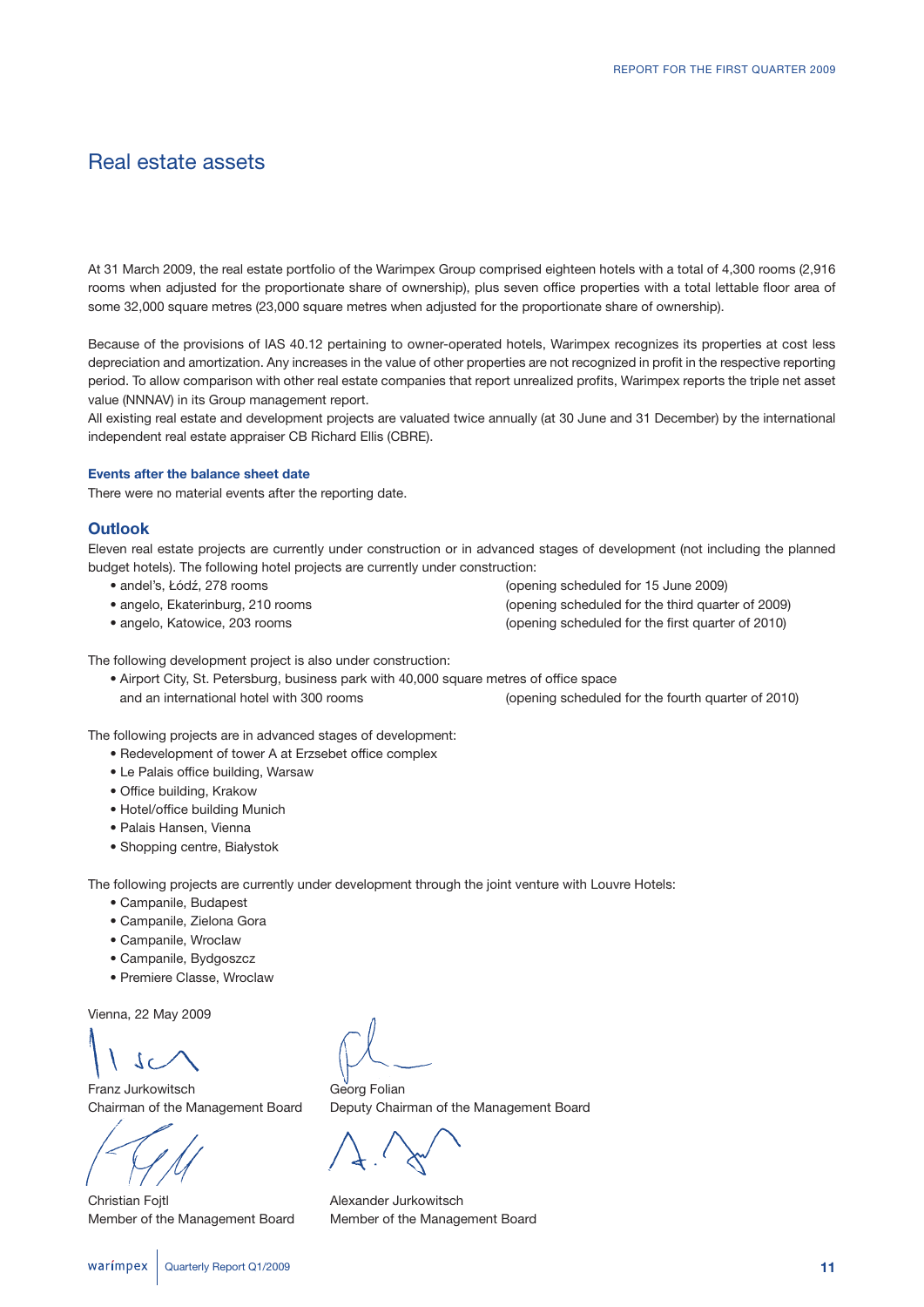## INTERIM CONSOLIDATED FINANCIAL STATEMENTS FOR THE PERIOD ENDED **31 MARCH 2009**

- Consolidated income statement
- Consolidated balance sheet
- Consolidated cash flow statement
- Consolidated statement of changes in equity
- 19 Notes to the consolidated financial statements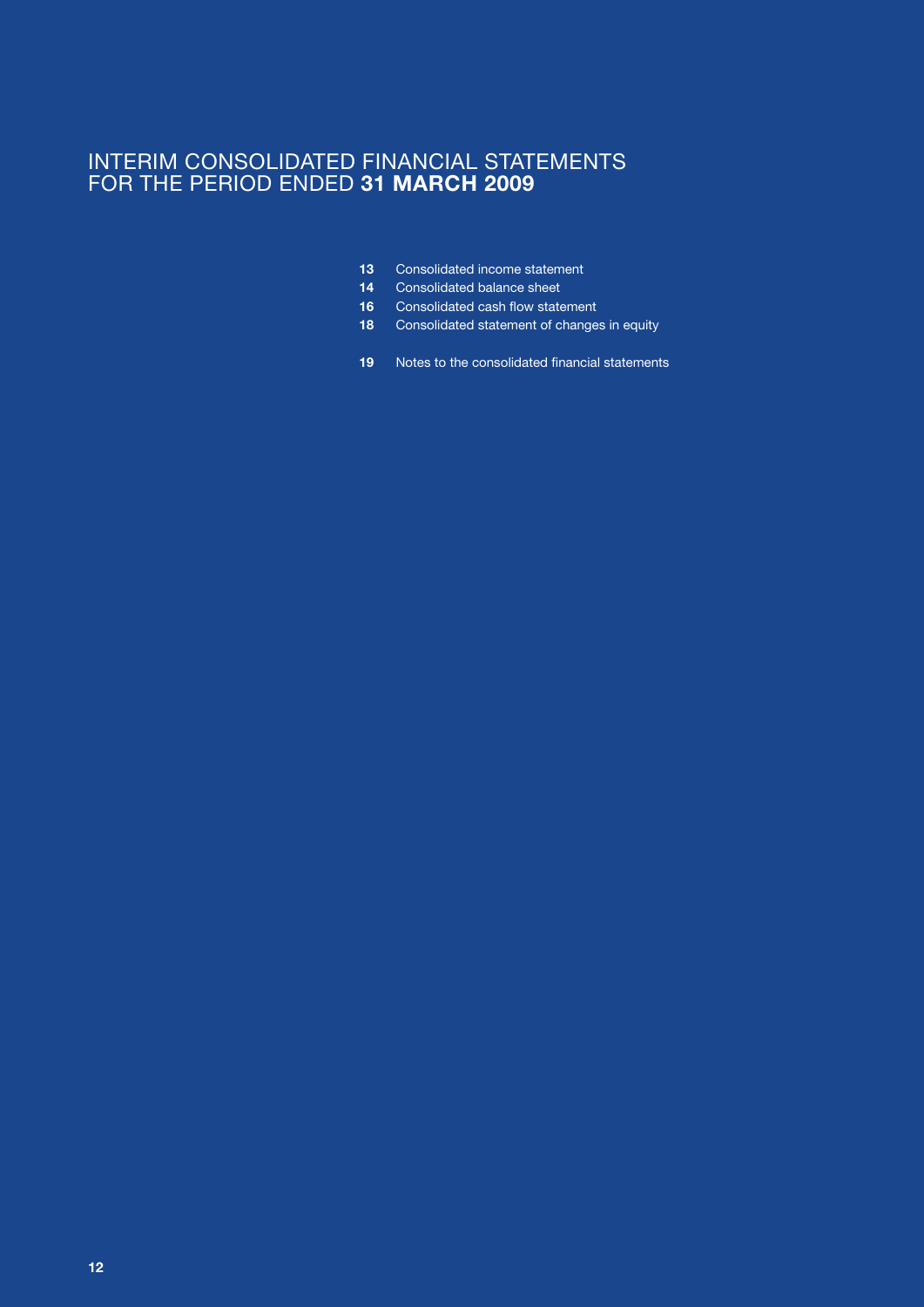# CONSOLIDATED INCOME STATEMENT

for the period from 1 January to 31 March 2009

|                                                               | 1 January to 31 March |                |                |  |  |  |
|---------------------------------------------------------------|-----------------------|----------------|----------------|--|--|--|
| in EUR                                                        | <b>Note</b>           | 2009           | 2008*          |  |  |  |
|                                                               |                       |                |                |  |  |  |
| <b>Revenues</b>                                               |                       |                |                |  |  |  |
| Revenues – "Hotels & Resorts" segment                         |                       | 13,254,117     | 16,851,221     |  |  |  |
| Revenues – "Development & Asset Management" segment           |                       | 1,460,608      | 1,389,329      |  |  |  |
|                                                               |                       | 14,714,725     | 18,240,550     |  |  |  |
| Gains from the sale of disposal groups                        |                       |                |                |  |  |  |
| Gains from the sale of real estate                            |                       |                | 12,000,000     |  |  |  |
| Carrying amounts of the sold disposal groups                  |                       |                | (2,781,327)    |  |  |  |
|                                                               |                       |                | 9,218,673      |  |  |  |
| Other income and expenses                                     |                       |                |                |  |  |  |
| Changes in real estate projects                               |                       |                |                |  |  |  |
| under development or construction                             |                       |                | (49, 667)      |  |  |  |
| Other income                                                  |                       | 260,809        | 132,765        |  |  |  |
|                                                               |                       | 260,809        | 83,098         |  |  |  |
| Expenses for materials and services received                  |                       | (7,760,681)    | (9,273,035)    |  |  |  |
| Expenses for project development                              |                       | (643, 074)     | (226, 756)     |  |  |  |
| Personnel expenses                                            | [05]                  | (5,963,591)    | (6,302,128)    |  |  |  |
| Depreciation and amortization expenses                        |                       | (3,475,564)    | (2,954,120)    |  |  |  |
| Other expenses                                                | [06]                  | (4, 448, 633)  | (1,897,835)    |  |  |  |
|                                                               |                       | (22, 291, 542) | (20, 653, 874) |  |  |  |
|                                                               |                       |                |                |  |  |  |
| <b>Operating profit</b>                                       |                       | (7,316,007)    | 6,888,447      |  |  |  |
| Financial revenue                                             | $[07]$                | 1,132,175      | 734,575        |  |  |  |
| Finance costs                                                 | [07]                  | (3,743,893)    | (10, 213, 260) |  |  |  |
| <b>Profit before tax</b>                                      |                       | (9,927,725)    | (2,590,239)    |  |  |  |
| Current income taxes                                          | [08]                  | (1,694)        | (35,064)       |  |  |  |
| Deferred taxes                                                | [08]                  | (346, 746)     | 740,867        |  |  |  |
| Profit for the period                                         |                       | (10, 276, 165) | (1,884,436)    |  |  |  |
| Attributable to:                                              |                       |                |                |  |  |  |
| - Equity holders of the parent                                |                       | (10, 180, 254) | (1,958,120)    |  |  |  |
| - Minority interests                                          |                       | (95, 911)      | 73,683         |  |  |  |
|                                                               |                       | (10, 276, 165) | (1,884,436)    |  |  |  |
| Earnings per share:                                           |                       |                |                |  |  |  |
| Undiluted = basic, for the profit for the period attributable |                       |                |                |  |  |  |
|                                                               |                       |                |                |  |  |  |
| to ordinary equity holders of the parent                      |                       | (0.28)         | (0.05)         |  |  |  |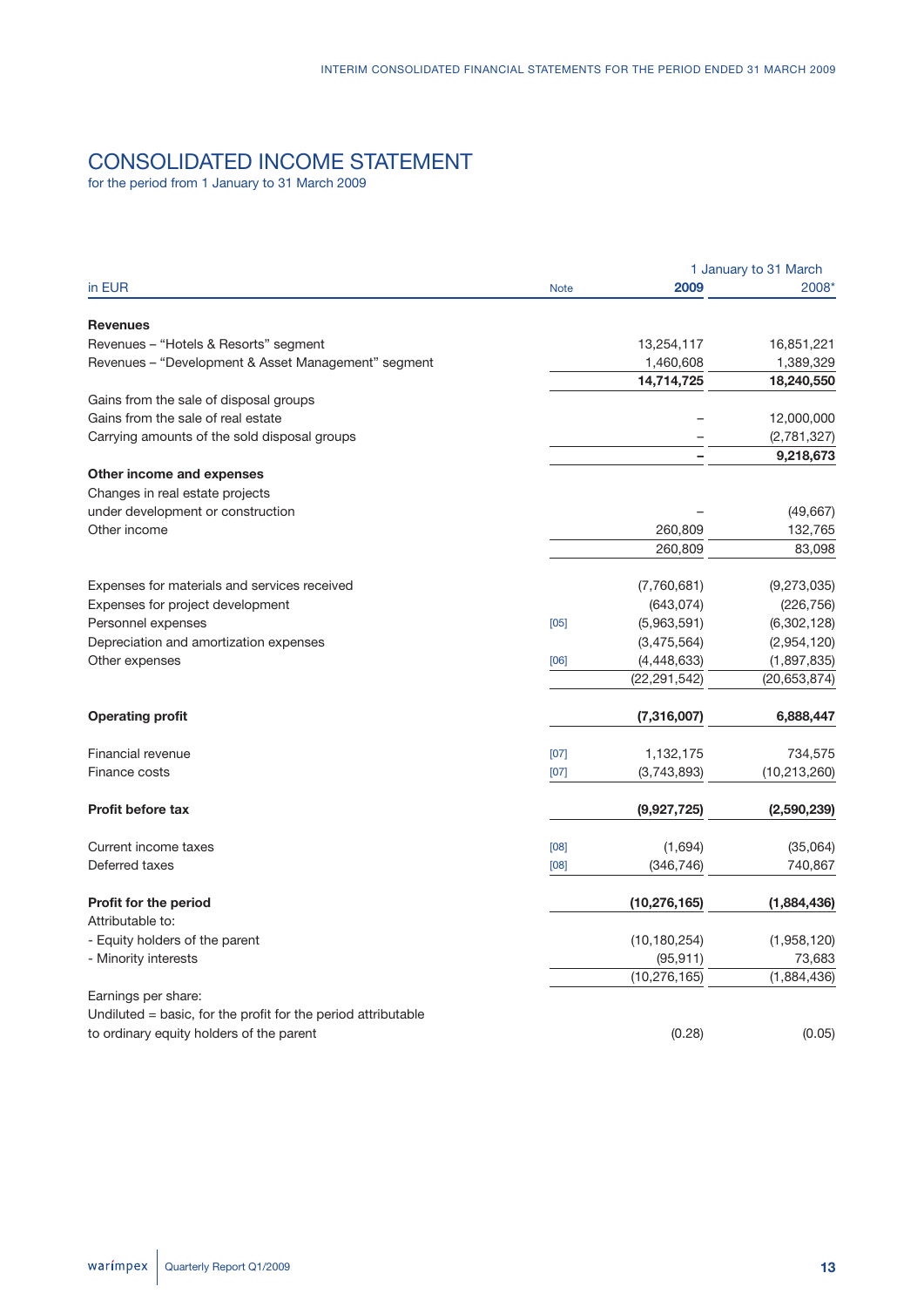# CONSOLIDATED BALANCE SHEET

as of 31 March 2009

|                               |             |             | as of       |             |
|-------------------------------|-------------|-------------|-------------|-------------|
|                               |             | 31.3.2009   | 31.12.2008  | 31.3.2008*  |
|                               | <b>Note</b> | unaudited   | audited     | unaudited   |
| <b>ASSETS</b>                 |             |             |             |             |
| Non-current assets            |             |             |             |             |
| Property, plant and equipment |             | 388,055,571 | 337,675,134 | 339,873,410 |
| Plant under construction      |             | 108,498,371 | 136,466,751 | 77,328,448  |
|                               | [09]        | 496,553,942 | 474,141,885 | 417,201,858 |
| Investment properties         | $[10]$      | 42,412,271  | 39,255,823  | 17,662,946  |
| Goodwill                      |             | 2,350,892   | 2,350,892   | 9,584,254   |
| Other intangible assets       |             | 3,138,529   | 3,402,304   | 234,587     |
| Associated companies          |             | 9,379,429   | 9,189,950   | 8,391,503   |
| Other financial assets        |             | 51,836,177  | 50,140,248  | 48,383,654  |
| Deferred tax assets           |             | 4,055,876   | 3,836,593   | 3,919,918   |
|                               |             | 609,727,116 | 582,317,695 | 505,378,720 |
| <b>Current assets</b>         |             |             |             |             |
| Inventories                   |             | 1,504,215   | 1,652,909   | 2,316,769   |
| Trade and other receivables   |             | 18,511,559  | 23,369,764  | 29,902,912  |
| Other financial assets        | $[13]$      | 512,773     | 1,736,933   | 338,018     |
| Cash and short-term deposits  |             | 19,239,186  | 33,112,348  | 20,100,533  |
|                               |             | 39,767,732  | 59,871,957  | 52,658,232  |
| Assets of a disposal group    |             |             |             |             |
| classified as held for sale   |             |             |             | 4,635,761   |
|                               |             | 39,767,732  | 60,333,537  | 57,293,993  |

**TOTAL ASSETS** 649,494,848 642,189,648 562,672,713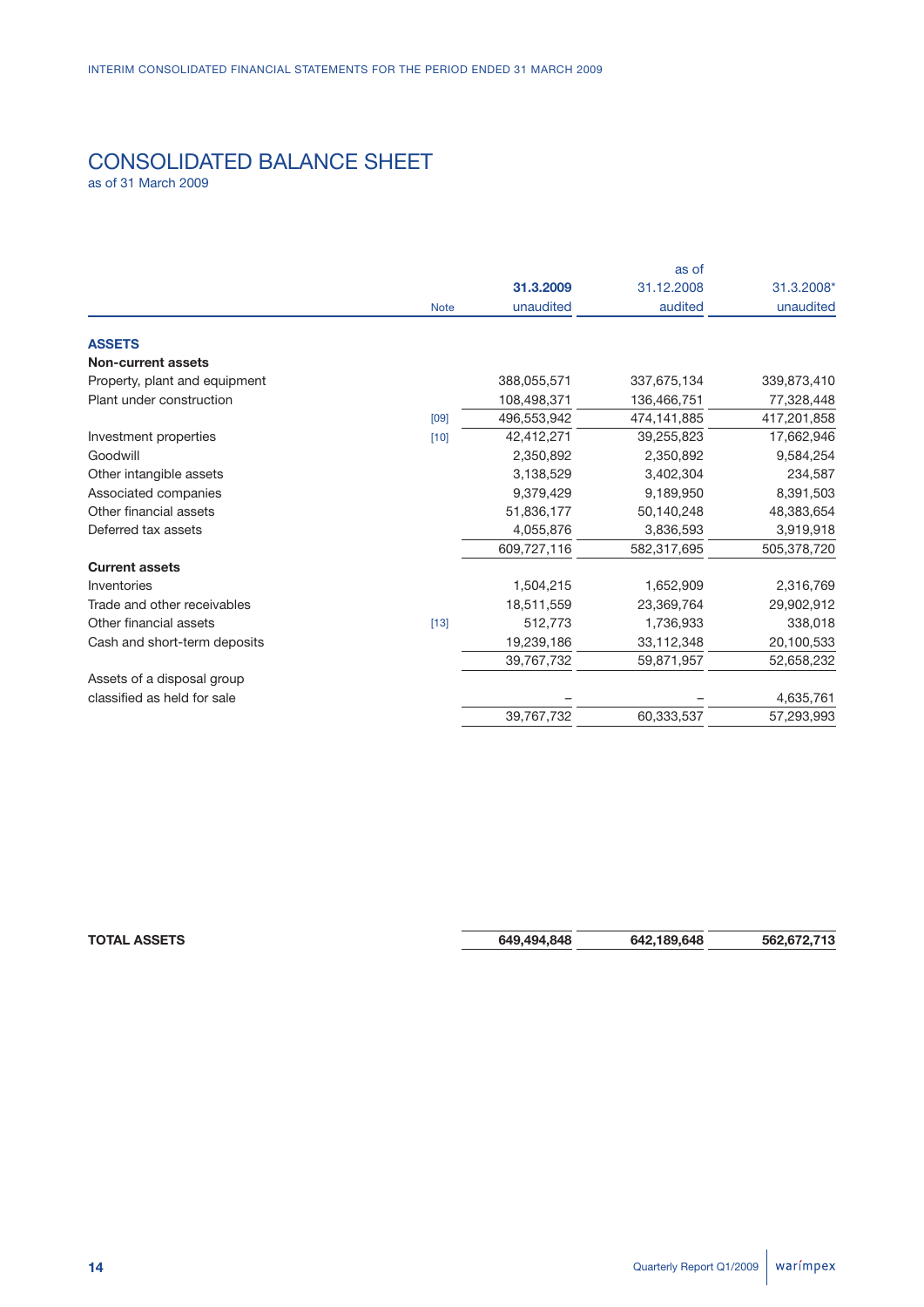# CONSOLIDATED BALANCE SHEET

as of 31 March 2009

|                                                     |             |               | as of       |             |
|-----------------------------------------------------|-------------|---------------|-------------|-------------|
|                                                     |             | 31.3.2009     | 31.12.2008  | 31.3.2008*  |
|                                                     | <b>Note</b> | unaudited     | audited     | unaudited   |
| <b>EQUITY AND LIABILITIES</b>                       |             |               |             |             |
|                                                     |             |               |             |             |
| Equity attributable to equity holders of the parent |             |               |             |             |
| Issued capital                                      |             | 36,000,000    | 36,000,000  | 36,000,000  |
| Capital reserves                                    |             | 55,576,939    | 55,576,939  | 55,576,939  |
| Retained earnings                                   |             | 31,300,658    | 41,480,912  | 77,696,899  |
| Treasury shares                                     |             | (291, 019)    | (291, 019)  |             |
| Other reserves                                      | [09]        | 2,472,501     | 8,282,960   | 9,668,328   |
|                                                     |             | 125,059,079   | 141,049,792 | 178,942,166 |
| <b>Minority interests</b>                           | [09]        | 1,228,029     | 4,456,241   | 5,426,250   |
| <b>Total equity</b>                                 |             | 126,287,107   | 145,506,032 | 184,368,415 |
| <b>Non-current liabilities</b>                      |             |               |             |             |
| Interest-bearing loans and borrowings               | [11]        | 378, 341, 766 | 352,232,532 | 225,456,546 |
| Provisions                                          |             | 4,070,975     | 4,083,826   | 3,326,466   |
| Other payables                                      |             | 1,103,354     | 851,914     | 786,133     |
| Deferred tax liabilities                            |             | 21,189,377    | 20,707,325  | 22,005,645  |
|                                                     |             | 404,705,472   |             |             |
|                                                     |             |               | 377,875,597 | 251,574,790 |
| <b>Current liabilities</b>                          |             |               |             |             |
| Trade and other payables                            |             | 16,987,724    | 27,027,724  | 30,971,838  |
| Interest-bearing loans and borrowings               | [11]        | 99,837,944    | 90,006,995  | 90,259,374  |
| Derivative financial instruments                    | $[13]$      | 5,162         | 5,290       |             |
| Income tax payable                                  |             | 933,446       | 951,650     | 692,249     |
| Provisions                                          |             | 737,992       | 816,361     | 736,658     |
|                                                     |             | 118,502,268   | 118,808,019 | 122,660,119 |
| Liabilities directly associated with the assets     |             |               |             |             |
| classified as held for sale                         |             |               |             | 4,069,388   |
|                                                     |             | 118,502,268   | 118,808,019 | 126,729,507 |
|                                                     |             |               |             |             |

| <b>TOTAL EQUITY AND LIABILITIES</b> |
|-------------------------------------|
|-------------------------------------|

**TOTAL EQUITY AND LIABILITIES 649,494,848 642,189,648 562,672,713**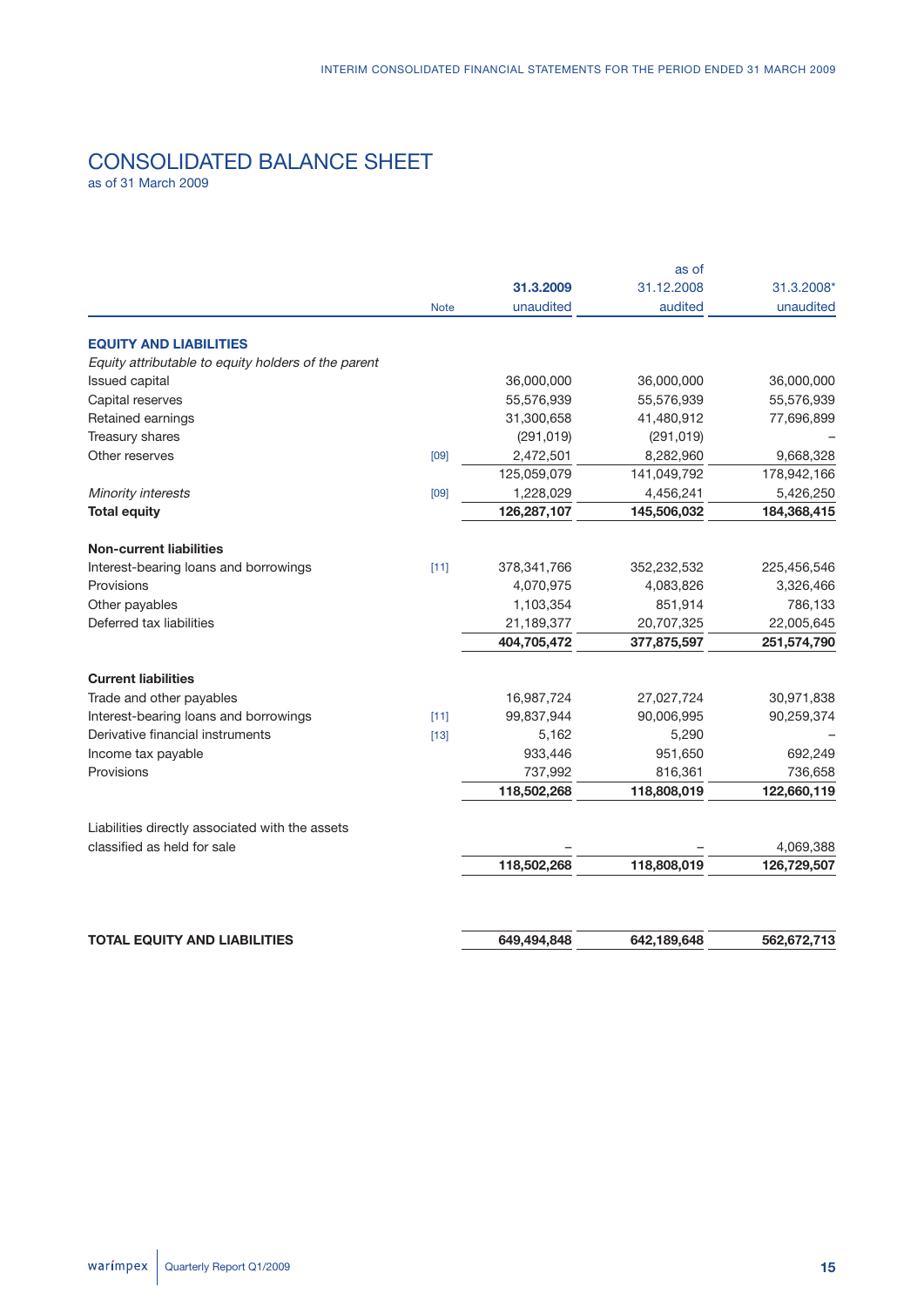# CONSOLIDATED CASH FLOW STATEMENT

for the period from 1 January to 31 March 2009

|                                                                                                                     |             |                | 1 January to 31 March         |
|---------------------------------------------------------------------------------------------------------------------|-------------|----------------|-------------------------------|
| in EUR                                                                                                              | <b>Note</b> | 2009           | 2008                          |
|                                                                                                                     |             |                |                               |
| Cash receipts from operating activities<br>From the operation of hotels and rent received                           |             | 15,768,425     | 17,538,663                    |
| From real estate development projects                                                                               |             | 758,180        | 496,803                       |
| Interest received                                                                                                   |             | 698,716        | 332,095                       |
|                                                                                                                     |             | 17,225,321     | 18,367,562                    |
| Cash payments for operating activities                                                                              |             |                |                               |
| For real estate development projects                                                                                |             | (511,038)      | (516, 793)                    |
| For materials and services received                                                                                 |             | (7, 355, 789)  | (8,796,576)                   |
| For personnel and related expenses                                                                                  |             | (6,005,144)    | (5,985,017)                   |
| For other expenses                                                                                                  |             | (2,446,259)    | (4,094,122)                   |
| Income tax paid                                                                                                     |             | (34, 811)      | (226, 643)                    |
|                                                                                                                     |             | (16, 353, 041) |                               |
|                                                                                                                     |             | 872,280        | (19,619,152)<br>(1, 251, 590) |
| Net cash flows from operating activities                                                                            |             |                |                               |
| Cash flows from investing activities                                                                                |             |                |                               |
| Proceeds from the sale of tangible non-current assets                                                               |             | 39,478         | 15,269                        |
| Acquisition of tangible non-current assets                                                                          | [09]        | (39, 924, 485) | (17, 840, 491)                |
| Purchase of available-for-sale investments                                                                          |             | (4,487,522)    | (99,066)                      |
| Proceeds from the sale of available-for-sale investments                                                            |             |                | 4,206,000                     |
| Acquisition of software                                                                                             |             | (12, 417)      | (44, 788)                     |
| Loans granted                                                                                                       |             | (2,964,375)    | (1,907,837)                   |
| Payments for/proceeds from the acquisition/sale of other financial assets                                           |             | (294, 307)     | 5,684                         |
| Acquisition of shares in associated companies                                                                       |             | (156, 015)     | (161, 667)                    |
|                                                                                                                     |             | (47, 799, 642) | (15,826,895)                  |
| Cash flows from business combinations, other changes in the scope of                                                |             |                |                               |
| consolidation and the acquisition of minority interests                                                             |             |                | (13,899,060)                  |
|                                                                                                                     |             |                |                               |
| Cash flows from financing activities                                                                                |             |                |                               |
| Other changes in minority interests                                                                                 |             |                | 132,803<br>31,167,047         |
| Proceeds from loans and borrowings                                                                                  | [11]        | 39,495,014     |                               |
| Repayment of loans and borrowings                                                                                   | [11]        | (3, 114, 159)  | (1, 114, 310)                 |
| Interest and other finance costs paid                                                                               |             | (3,834,824)    | (3,605,910)                   |
| Payments for/proceeds from the acquisition/                                                                         |             |                |                               |
| sale of derivative financial instruments                                                                            | $[07]$      | 1,603,000      |                               |
| Net cash flows from/used in financing activities                                                                    |             | 34,149,031     | 26,579,630                    |
| Net change in cash and cash equivalents                                                                             |             | (12, 778, 332) | (4,397,915)                   |
| Net foreign exchange difference                                                                                     |             | (1,094,830)    | 412,570                       |
| Cash and cash equivalents at 1 January                                                                              |             | 33,112,348     | 24,135,200                    |
| Cash and cash equivalents at the end of the period                                                                  |             | 19,239,186     | 20,149,854                    |
|                                                                                                                     |             |                |                               |
| Cash and cash equivalents at the end of the period break down as follows:<br>Cash and cash equivalents of the Group |             |                |                               |
| Cash and cash equivalents of a disposal group classified as held for sale                                           |             | 19,239,186     | 20,100,533<br>49,321          |
|                                                                                                                     |             | 19,239,186     | 20,149,854                    |
|                                                                                                                     |             |                |                               |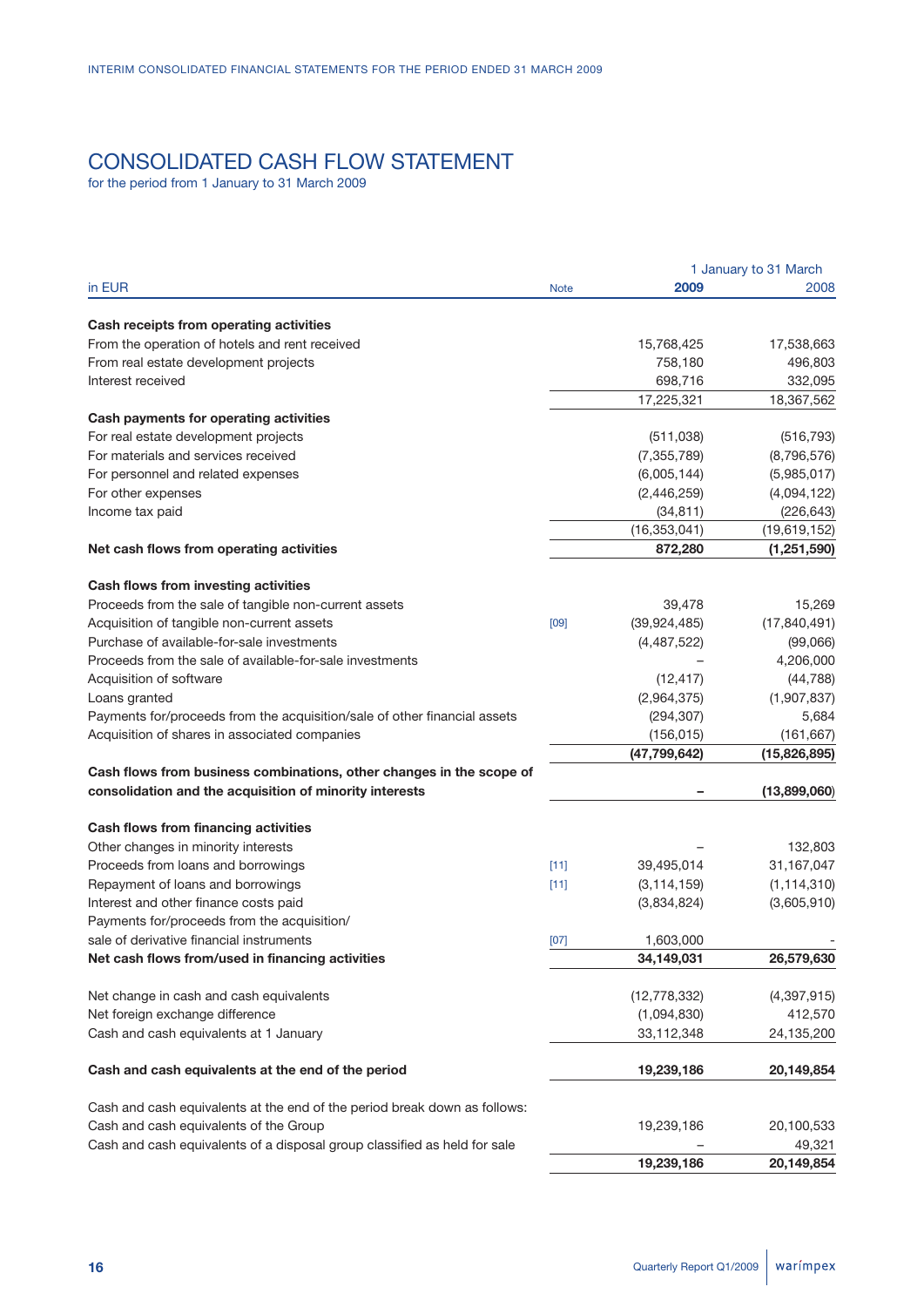# CONSOLIDATED STATEMENT OF CHANGES IN EQUITY

for the period from 1 January to 31 March 2009 – unaudited

|                                                |            | <b>Issued</b> | Capital    | Retained       | <b>Treasury</b>          | Other       |                | Minority         | Total          |
|------------------------------------------------|------------|---------------|------------|----------------|--------------------------|-------------|----------------|------------------|----------------|
| in EUR                                         |            | capital       | reserve    | earnings       | shares                   | reserves    | <b>TOTAL</b>   | <b>interests</b> | equity         |
| At 1 January 2009                              | 36,000,000 |               | 55,576,939 | 41,480,912     | (291, 019)               | 8,282,960   | 141,049,742    | 4,456,241        | 145,506,033    |
| Foreign currency translation                   |            |               |            |                | $\overline{\phantom{0}}$ | (6,065,074) | (6,065,074)    | (3, 192, 083)    | (9, 257, 157)  |
| (Deferred) tax effects of currency translation |            |               |            |                | -                        | 67,975      | 67,975         | 59,782           | 127,757        |
| Net gains/losses from hedging                  |            |               |            |                | -                        | 230,418     | 230,418        |                  | 230,418        |
| (Deferred) tax effects from hedging            |            |               |            |                | -                        | (43,780)    | (43,780)       |                  | (43, 780)      |
| Total income and expenses for the year         |            |               |            |                |                          |             |                |                  |                |
| recognized directly in equity                  |            |               |            |                | $\overline{\phantom{0}}$ | (5,810,459) | (5,810,459)    | (3, 132, 301)    | (8,942,760)    |
| Changes in the scope of consolidation          |            |               |            |                |                          |             |                |                  |                |
| Profit for the period                          |            |               | -          | (10, 180, 254) |                          |             | (10, 180, 254) | (95, 911)        | (10, 276, 165) |
| Total income and expenses for the period       |            |               | -          | (10, 180, 254) | -                        | (5,810,459) | (15,990,713)   | (3,228,212)      | (19, 218, 925) |
| At 31 March 2009                               | 36,000,000 |               | 55,576,939 | 31,300,658     | (291, 019)               | 2,472,501   | 125,059,079    | 1,228,029        | 126,287,108    |

# CONSOLIDATED STATEMENT OF CHANGES IN EQUITY

|                                                | <b>Issued</b>            | Capital    | Retained    | <b>Treasury</b>          | Other      |              | Minority         | <b>Total</b> |
|------------------------------------------------|--------------------------|------------|-------------|--------------------------|------------|--------------|------------------|--------------|
| in EUR                                         | capital                  | reserve    | earnings    | shares                   | reserves   | <b>TOTAL</b> | <b>interests</b> | equity       |
| At 1 January 2008                              | 36,000,000               | 55,576,939 | 79,655,018  | -                        | 5,808,226  | 177,040,183  | 267,838          | 177,308,021  |
| Foreign currency translation                   |                          |            |             |                          | 92,368     | 92,368       | 3,465            | 95,832       |
| (Deferred) tax effects of currency translation |                          |            | -           | -                        | (2,338)    | (2, 338)     |                  | (2, 338)     |
| Revaluation of land and buildings              |                          |            |             | -                        | 4,833,769  | 4,833,769    |                  | 4,833,769    |
| (Deferred) tax effects from revaluation        |                          |            | -           | -                        | (918, 416) | (918, 416)   | -                | (918, 416)   |
| Net gains/losses from hedging                  |                          |            |             | -                        | (179, 359) | (179, 359)   | (969)            | (180, 329)   |
| (Deferred) tax effects from hedging            |                          |            |             | -                        | 34,078     | 34,078       | 184              | 34,262       |
| Total income and expenses for the year         |                          |            |             |                          |            |              |                  |              |
| recognized directly in equity                  |                          |            |             | $\overline{\phantom{0}}$ | 3,860,102  | 3,860,102    | 2,679            | 3,862,781    |
| Changes in the scope of consolidation          |                          |            |             |                          |            | -            | 5,082,049        | 5,082,049    |
| Profit for the period                          |                          | -          | (1,958,119) |                          | -          | (1,958,119)  | 73,683           | (1,884,436)  |
| Total income and expenses for the period       | $\overline{\phantom{m}}$ | -          | (1,958,119) | $\qquad \qquad -$        | 3,860,102  | 1,901,983    | 5,158,411        | 7,060,394    |
| At 31 March 2008                               | 36,000,000               | 55,576,939 | 77,696,899  | -                        | 9,668,328  | 178,942,166  | 5,426,250        | 184,368,415  |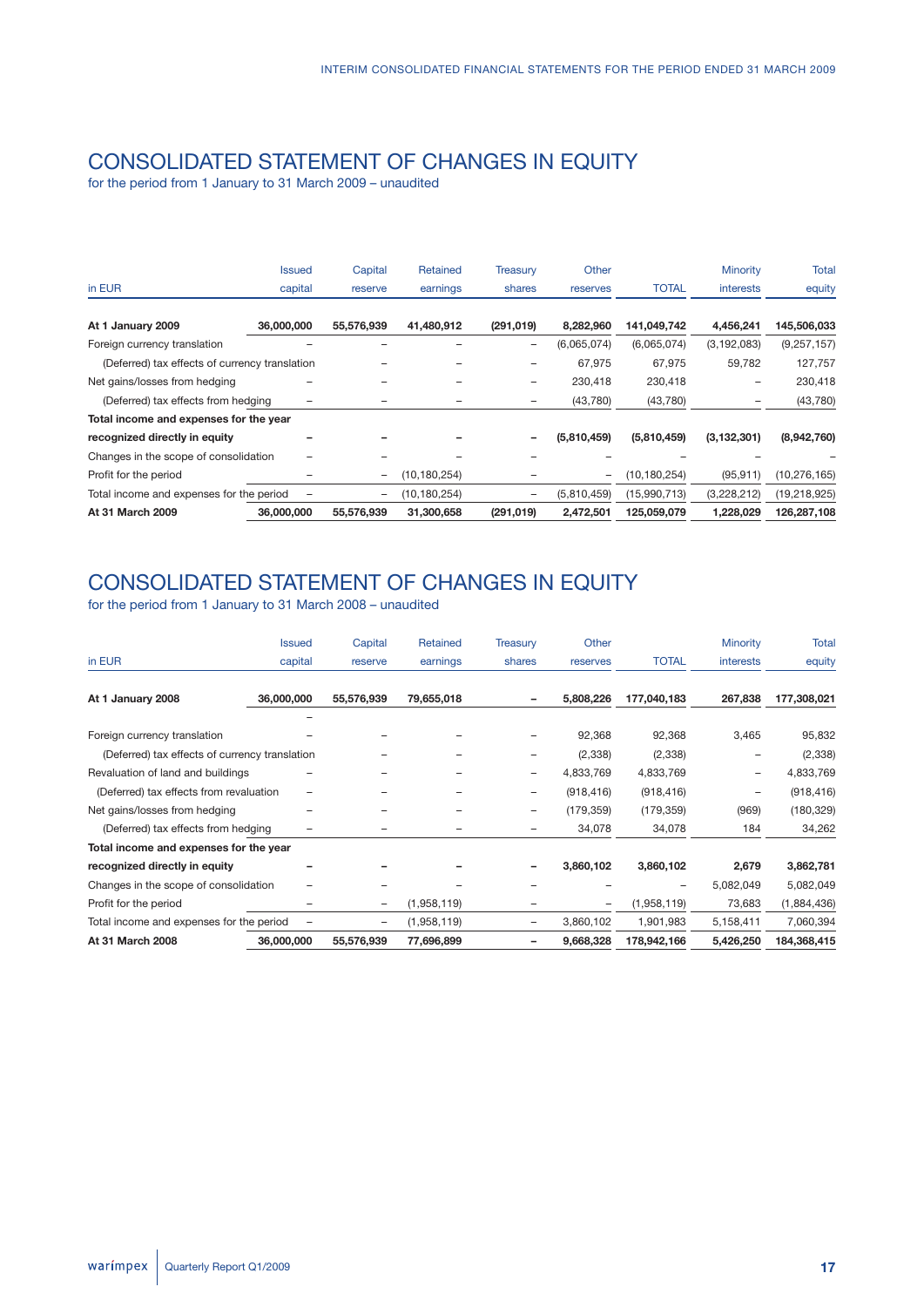## Notes to the interim consolidated financial statements

## **\* Restatement of the comparison figures as of 31 March 2008**

The comparison figures as of 31 March 2008 were restated using the figures corrected for the annual financial statements as of 31 December 2008 in connection with the business combination UBX Krakau Sp.z.o.o.

The change pertains to the offsetting of the difference against the revaluation reserve pursuant to IFRS 3. The difference was recognized as a negative difference in the profit and loss account for the quarterly statements as of 31 March 2008, which was recognized directly in equity after restatement.

## **[01] Corporate information**

Warimpex Finanz- und Beteiligungs AG (the "Company") is registered with the Commercial Court of Vienna under the registration number FN 78485 w. The Company's registered address is Floridsdorfer Hauptstrasse 1, A 1210 Vienna, (formerly Porzellangasse 4, A-1010 Vienna, Austria).

The interim financial statements as of 31 March 2009 for Warimpex Finanz- und Beteiligungs AG were released for publication by the Company's management on 22 May 2009. The main activities of the Company are described in Note [04] "Business segments".

## **[02] Basis of preparation**

The interim consolidated financial statements for the period ended 31 March 2009 have been prepared in accordance with IAS 34. Interim financial statements do not contain all information and notes included in annual financial statements; they should therefore be read in conjunction with the consolidated financial statements as of 31 December 2008.

The accounting and valuation methods applied in preparing the interim consolidated financial statements as of 31 March 2009 have remained unchanged from the consolidated financial statements as of 31 December 2008.

With respect to the changes effective under IFRS as of 1 January 2009 and their effects, please refer to the details stated in the consolidated annual financial statements as of 31 December 2008.

By their very nature, interim consolidated financial statements are based on estimates to a greater extent than annual consolidated financial statements. In addition to the principal estimation uncertainties identified in the consolidated annual statements (goodwill as well as the valuation of land and buildings for first-time consolidation purposes), the interim financial statements are affected by estimation uncertainties resulting from the timing of asset impairments or write-ups.

## **[03] Seasonal fluctuations in results**

Owing to seasonal fluctuations in tourism, in particular city tourism, earnings contributions from hotel properties are generally higher in the second half of the year. By contrast, no determinable pattern can be identified with regard to contributions from the sale of subsidiaries or business combinations.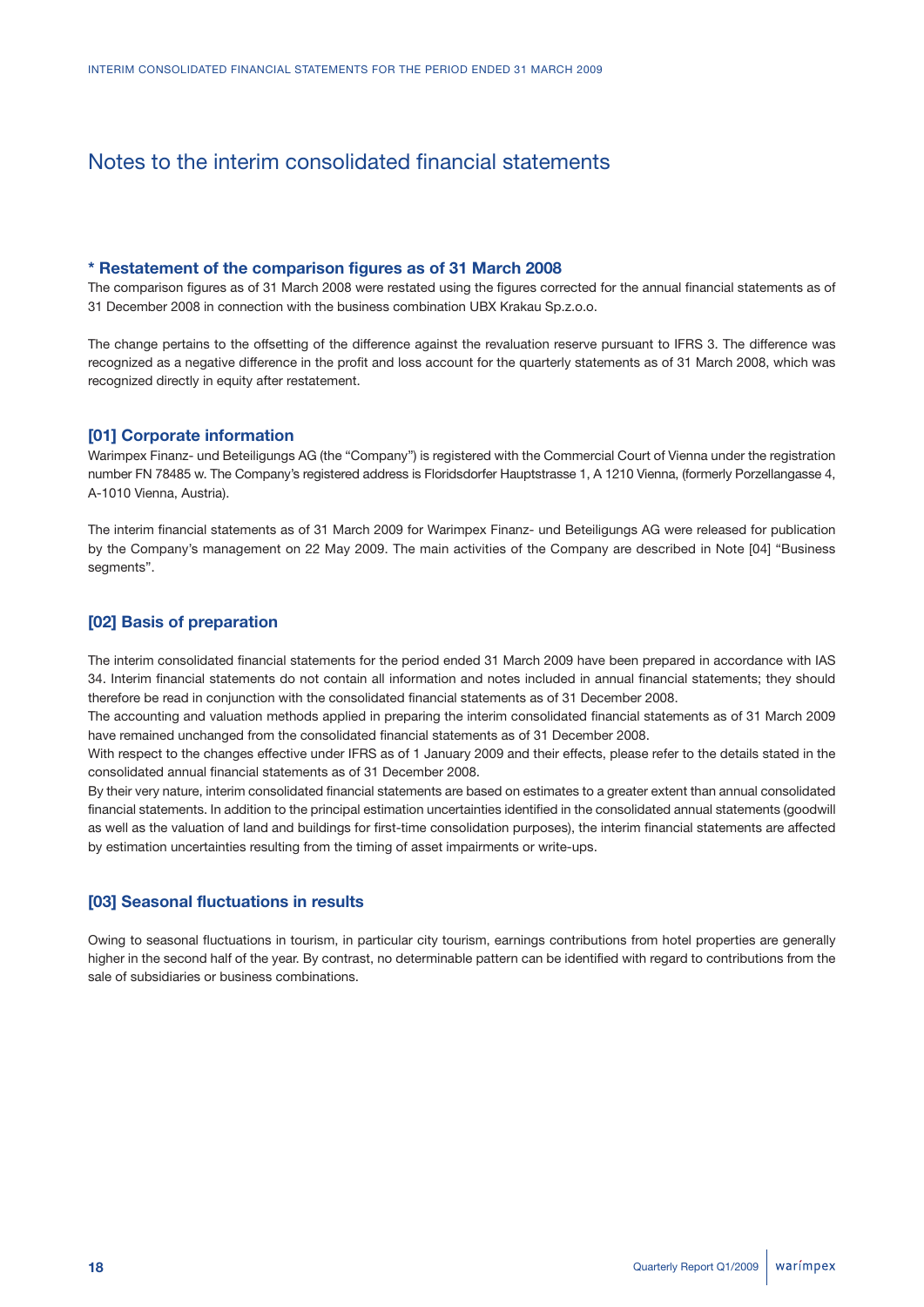## **[04] Business segments – overview**

|                                          | <b>Development &amp;</b> |                             |                 |                         |                     |                 |  |
|------------------------------------------|--------------------------|-----------------------------|-----------------|-------------------------|---------------------|-----------------|--|
|                                          |                          | <b>Hotels &amp; Resorts</b> |                 | <b>Asset-Management</b> | <b>Total in EUR</b> |                 |  |
| in EUR                                   | 2009                     | 2008*                       | 2009            | 2008*                   | 2009                | 2008*           |  |
|                                          |                          |                             |                 |                         |                     |                 |  |
| <b>External sales</b>                    | 13,254,117               | 16,851,221                  | 1,460,608       | 1,389,329               | 14,714,725          | 18,240,550      |  |
| Segment results                          | (4,595,388)              | (318, 827)                  | (2,720,619)     | 7,207,274               | (7,316,007)         | 6,888,447       |  |
| <b>Investments</b>                       |                          |                             |                 |                         |                     |                 |  |
| • In tangible fixed assets and software  | 32,947,820               | 15,433,157                  | 5,229,817       | 4,662,128               | 38,177,637          | 20,095,285      |  |
| • In financial assets                    |                          |                             | 4,317,046       | 2,469,217               | 4,317,046           | 2,469,217       |  |
| Depreciation                             |                          |                             |                 |                         |                     |                 |  |
| • Ordinary depreciation                  | (3,353,080)              | (2,728,856)                 | (122, 484)      | (225, 265)              | (3,475,564)         | (2,954,120)     |  |
| Net cash flows from operating activities | 485,752                  | 1,902,926                   | 386,528         | (3, 154, 516)           | 872,280             | (1, 251, 590)   |  |
| Segment assets                           | 511,596,806              | 431,222,544                 | 137,898,042     | 131,450,169             | 649,494,848         | 562,672,713     |  |
| Segment liabilities (gross)              | (433, 884, 175)          | (317, 840, 101)             | (89, 323, 566)  | (60, 464, 196)          | (523, 207, 740)     | (378, 304, 298) |  |
| Intragroup financing                     | 36,865,644               | 39,524,333                  | (36, 865, 644)  | (39, 524, 333)          |                     |                 |  |
| Segment liabilities (net)                | (397, 018, 531)          | (278, 315, 768)             | (126, 189, 210) | (99,988,530)            | (523, 207, 740)     | (378, 304, 298) |  |
| Average payroll                          | 1,323                    | 1,318                       | 86              | 61                      | 1,409               | 1,379           |  |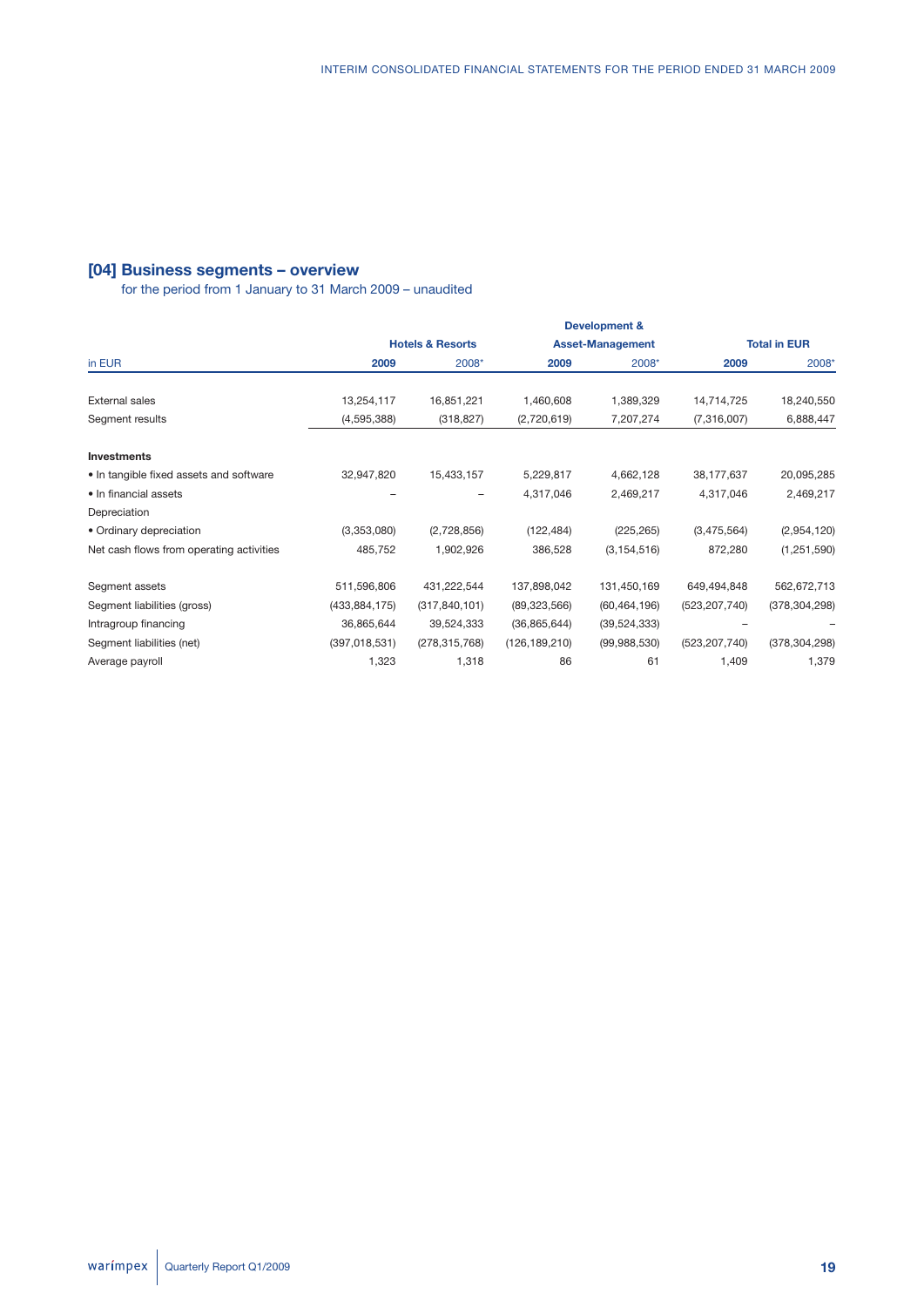# **Segment results "Hotels & Resorts" – year-on-year comparison**

|                                      | Luxury        |                          |               | <b>Upmarket</b> | <b>Others</b> |            |  |
|--------------------------------------|---------------|--------------------------|---------------|-----------------|---------------|------------|--|
| in EUR                               | 2009          | 2008*                    | 2009          | 2008*           | 2009          | 2008*      |  |
| Sales revenues                       | 3,329,759     | 4,842,040                | 8,942,007     | 10,804,730      | 982,351       | 1,204,452  |  |
| Cash paid for materials and services | (1,604,387)   | (2, 144, 647)            | (4,597,477)   | (5,255,225)     | (357, 232)    | (309, 202) |  |
| Personnel expenses                   | (1, 277, 222) | (1,530,680)              | (3, 150, 050) | (2,980,568)     | (378, 153)    | (288, 309) |  |
| <b>Gross operating profit</b>        | 448,149       | 1,166,713                | 1,194,480     | 2,568,937       | 246,967       | 606,941    |  |
| Hotel employees                      | 325           | 365                      | 831           | 806             | 150           | 104        |  |
| Rooms available                      |               |                          |               |                 |               |            |  |
| Total                                | 661           | 661                      | 3,131         | 2,372           | 378           | 339        |  |
| thereof available                    | 670           | 661                      | 3,129         | 2,372           | 368           | 339        |  |
| Joint venture share                  | (206)         | (202)                    | (931)         | (718)           |               |            |  |
| Time allocation                      |               | $\overline{\phantom{0}}$ | (263)         |                 | L,            | (102)      |  |
| Rooms available Group                | 463           | 459                      | 1,935         | 1,654           | 368           | 237        |  |
| Rooms sold                           | 226           | 277                      | 772           | 870             | 178           | 145        |  |
| Average room occupancy               | 49%           | 60%                      | 40%           | 53%             | 48%           | 61%        |  |
| Management fee                       | (165, 817)    | (241, 198)               | (342, 246)    | (518, 143)      | (29, 934)     | (60, 180)  |  |
| Property costs                       | (193, 754)    | (128, 955)               | (581, 949)    | (329, 349)      | (122, 997)    | (34, 837)  |  |
| Net operating profit                 | 88,578        | 796,560                  | 270,285       | 1,721,445       | 94,036        | 511,923    |  |
| Other costs after GOP (net)          | (88, 430)     | (114, 749)               | (341, 681)    | (356, 926)      | (9, 393)      | 940        |  |
| Pre-opening costs                    |               | $\equiv$                 | (390, 975)    |                 |               |            |  |
| Depreciation                         | (946, 544)    | (962, 610)               | (2, 149, 084) | (1, 564, 848)   | (212, 684)    | (196, 780) |  |
| Contribution to operating profit     | (946, 395)    | (280,799)                | (2,611,455)   | (200, 329)      | (128, 042)    | 316,084    |  |
| thereof in                           |               |                          |               |                 |               |            |  |
| · Czech Republic                     | (855, 402)    | (304, 705)               | (548, 710)    | 169,271         |               |            |  |
| • Poland                             | (90, 993)     | 23,906                   | (430,002)     | (130, 348)      | (207, 409)    | (51, 848)  |  |
| • France                             |               |                          | (805, 393)    | (129, 221)      |               |            |  |
| • Romania                            |               |                          | (106, 731)    | (110, 031)      |               |            |  |
| • Germany                            |               |                          | (720, 619)    |                 |               |            |  |
| • Other                              |               | $\equiv$                 |               | (0)             | 79,367        | 367,932    |  |
|                                      | (946, 395)    | (280, 799)               | (2,611,455)   | (200, 329)      | (128, 042)    | 316,084    |  |

| (3.685.892) | (165.044) |
|-------------|-----------|
| (909.496)   | (153.782) |
| (4.595.388) | (318.827) |
|             |           |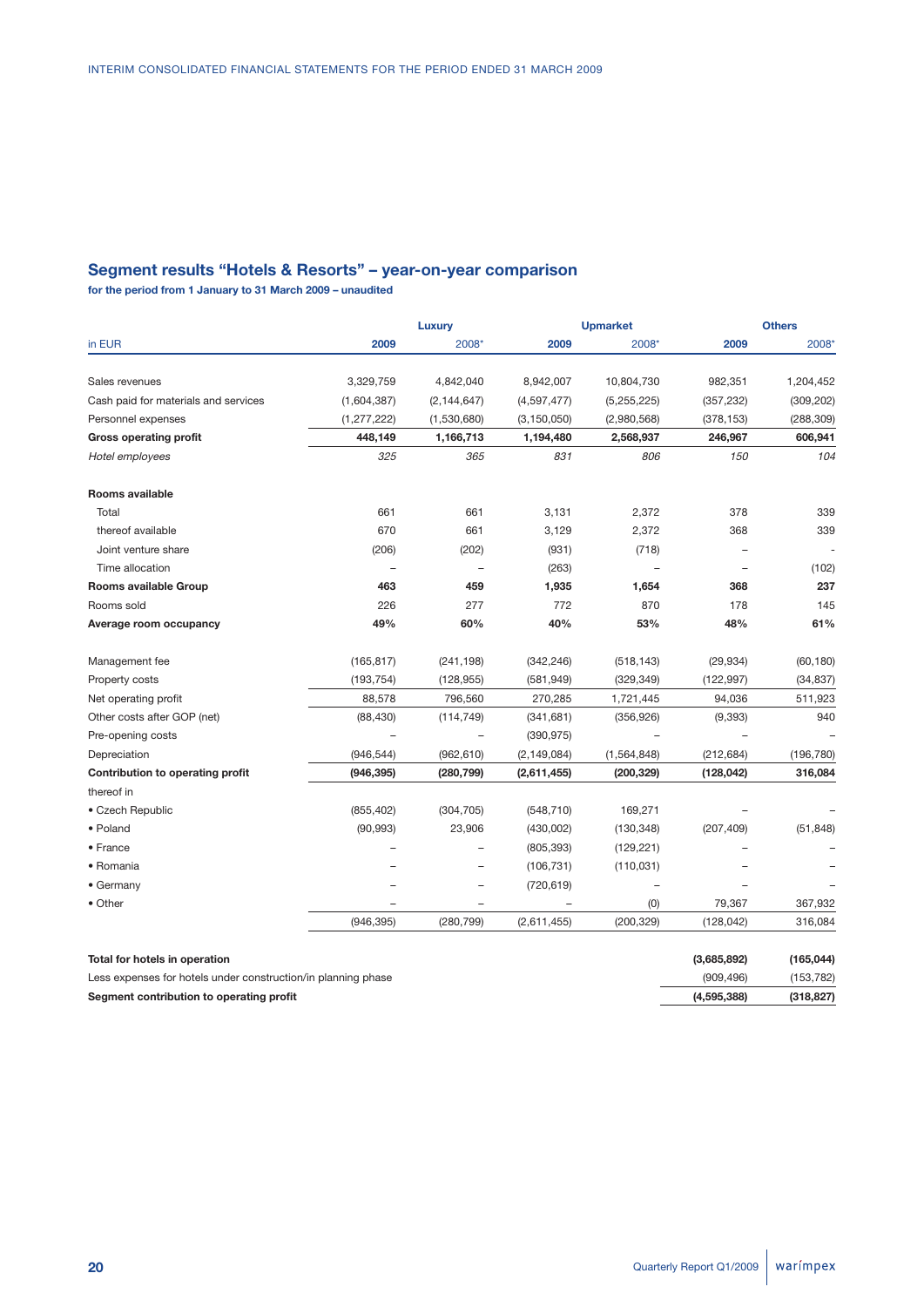## **Segment cash flow "Hotels & Resorts"**

|                                      |               | <b>Luxury</b> |               | <b>Upmarket</b> |            | <b>Others</b> |
|--------------------------------------|---------------|---------------|---------------|-----------------|------------|---------------|
| in EUR                               | 2009          | 2008*         | 2009          | 2008*           | 2009       | 2008*         |
| Cash receipts                        | 3,535,063     | 4,192,601     | 9,445,468     | 10,881,566      | 952,926    | 1,253,523     |
| Interest received                    | 7,057         | 20,460        | 13,401        | 11,210          |            |               |
| Cash paid for materials and services | (1,553,712)   | (1,389,339)   | (4,868,883)   | (5,972,639)     | (427, 883) | (474, 728)    |
| Personnel expenses                   | (1, 374, 679) | (1, 163, 832) | (3,206,788)   | (3,078,482)     | (373,021)  | (296, 201)    |
| Cash paid for other expenses         | (155, 635)    | (270, 802)    | (1, 317, 987) | (1,422,419)     | (27, 893)  | (50, 359)     |
| Income tax paid                      |               |               | (33, 107)     | (83,991)        |            |               |
|                                      | 458,095       | 1,389,088     | 32,104        | 335,244         | 124,129    | 432,236       |
| thereof in                           |               |               |               |                 |            |               |
| • Czech Republic                     | (54, 749)     | 508,974       | 477,710       | (50, 908)       |            |               |
| • Poland                             | 512,844       | 880,114       | (80, 499)     | 317,475         | 9,057      | 432,236       |
| • France                             |               | -             | (65, 870)     | (180, 393)      |            |               |
| • Romania                            |               | -             | (86, 226)     | 249,071         |            |               |
| • Germany                            |               |               | (213,010)     |                 |            |               |
| • Other                              |               |               |               |                 | 115,072    |               |
|                                      | 458,095       | 1,389,088     | 32,104        | 335,244         | 124,129    | 432,236       |

| Total for hotels in operation                                 | 614.328   | 2.156.567 |
|---------------------------------------------------------------|-----------|-----------|
| Less expenses for hotels under construction/in planning phase | (128.576) | (253.641) |
| Segment cash flow from operating activities                   | 485.752   | 1.902.926 |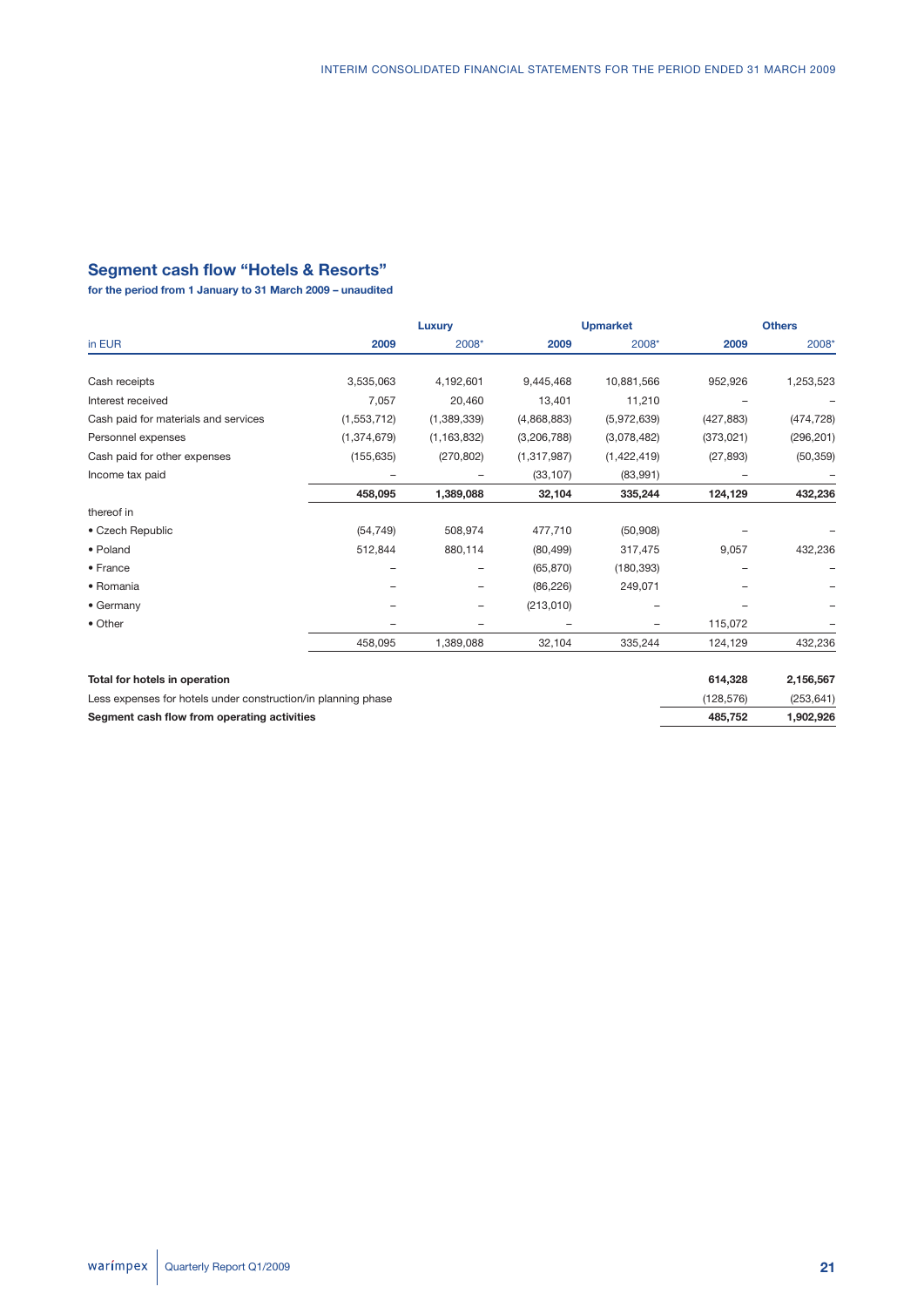## **Segment results "Development & Asset Management" – year-on-year comparison**

|                                                   |            | <b>Asset Management</b> |               | <b>Development</b> |            | <b>Others</b> |
|---------------------------------------------------|------------|-------------------------|---------------|--------------------|------------|---------------|
| in EUR                                            | 2009       | 2008*                   | 2009          | 2008*              | 2009       | 2008*         |
| Sales revenues                                    | 755,094    | 744,067                 | 264,001       | 372,056            | 441,513    | 273,206       |
| Changes in real estate projects under development |            |                         |               | (49, 667)          |            |               |
| Sale of subsidiaries and                          |            |                         |               |                    |            |               |
| negative goodwill recognized in income            |            |                         |               | 9,240,105          |            |               |
| Other income                                      |            |                         | 260,509       | 117,496            |            |               |
| <b>Expenses for materials</b>                     | (264, 097) | (413, 802)              | (67, 563)     | (45, 595)          | (321, 241) | (200, 854)    |
| Project development expenses                      |            |                         | (86,988)      | (159, 913)         |            |               |
| Personnel expenses                                | (6,023)    | (5,846)                 | (973, 883)    | (1,362,085)        |            | (3, 443)      |
| Depreciation                                      | (100, 441) | (106, 255)              | 2,570         | (101, 145)         | (24, 613)  | (17, 865)     |
| Other operating expenses                          | (107, 978) | (116, 323)              | (2,531,916)   | (943, 727)         | 40,437     | (13, 137)     |
| Segment operating result                          | 276,554    | 101,841                 | (3, 133, 270) | 7,067,525          | 136,097    | 37,908        |
| thereof in                                        |            |                         |               |                    |            |               |
| • Czech Republic                                  |            |                         | (65,989)      | 4,093              |            |               |
| • Poland                                          | 221,841    | (143, 361)              | 157,940       | (87, 412)          | 136,097    | 37,908        |
| • Germany                                         | 5,624      |                         | (4,906)       | (1, 110)           |            |               |
| • France                                          |            | -                       | (40, 898)     | 115,247            |            |               |
| • Austria                                         |            |                         | (3, 129, 311) | 7,199,644          |            |               |
| • Hungary                                         | 49,090     | 245,202                 | (11, 391)     | (156, 861)         |            |               |
| • Others                                          |            |                         | (38, 716)     | (6,076)            |            |               |
|                                                   | 276,554    | 101,841                 | (3, 133, 270) | 7,067,525          | 136,097    | 37,908        |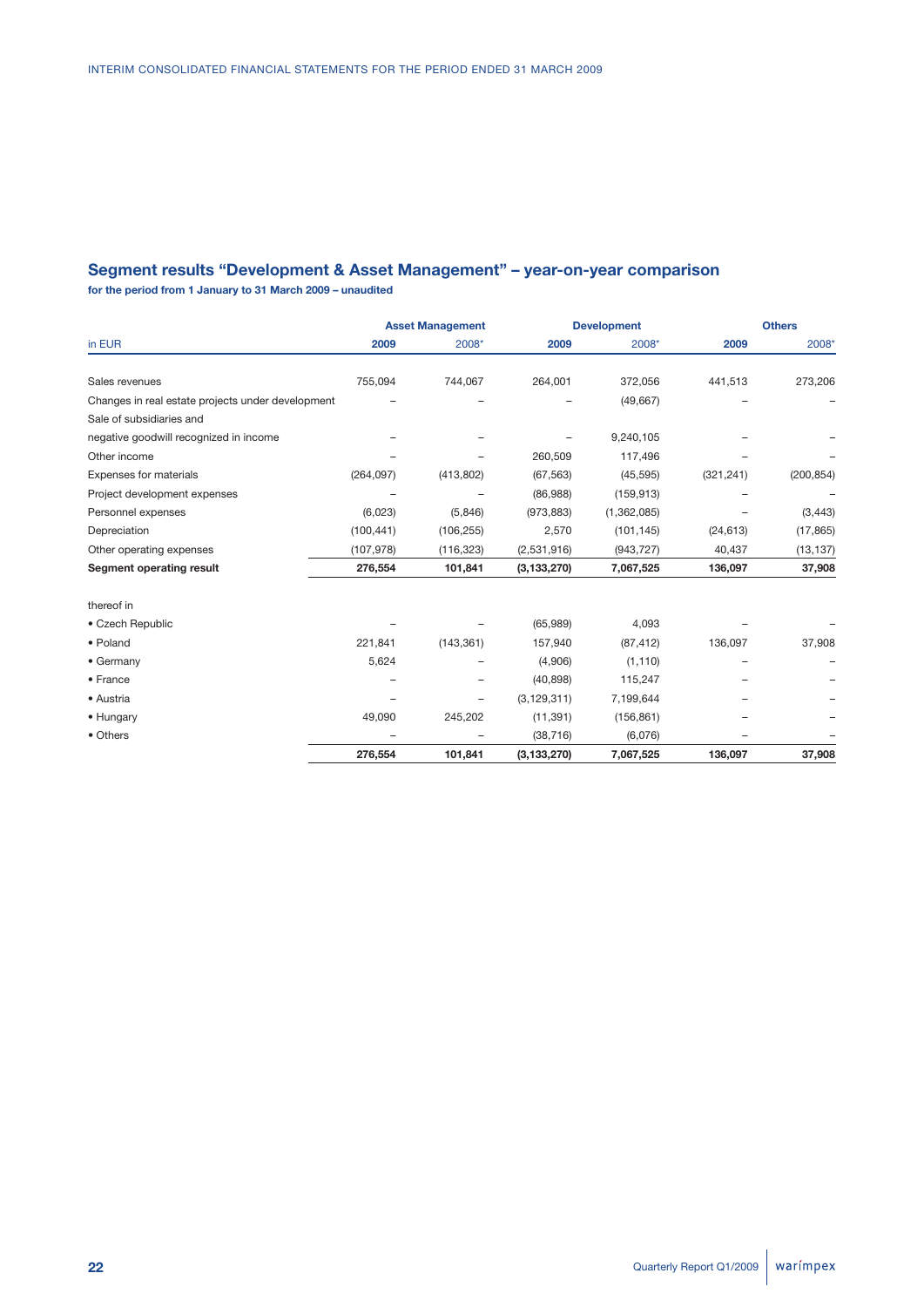## **Segment cash flow "Development & Asset Management" – year-on-year comparison**

|                                      |            | <b>Asset Management</b> |            | <b>Development</b> |            | <b>Others</b> |
|--------------------------------------|------------|-------------------------|------------|--------------------|------------|---------------|
| in EUR                               | 2009       | 2008*                   | 2009       | 2008*              | 2009       | 2008*         |
| Cash receipts from rent              | 704,101    | 776,866                 | 767,954    | 132,015            | 378,440    | 301,583       |
| Cash receipts from development       |            |                         | 758,180    | 496,803            |            |               |
| Interest received                    | 23,293     | (2, 332)                | 636,401    | 280,472            |            | 36            |
| Cash paid for development            | 6,299      | 0                       | (310, 700) | (290,063)          |            | (2,028)       |
| Cash paid for materials and services | (168, 419) | (731, 673)              | (24, 711)  | (548)              | (321, 619) | (226, 450)    |
| Personnel expenses                   | (6,034)    | (5,889)                 | (982,062)  | (1,424,676)        |            | (3, 443)      |
| Cash paid for other expenses         | (85, 116)  | (122, 275)              | (942, 380) | (2, 176, 301)      | (45, 465)  | (13,902)      |
| Income tax paid                      | (10)       | (10, 503)               | (1,626)    | (132, 211)         |            |               |
| Segment cash flow                    |            |                         |            |                    |            |               |
| from operating activities            | 474,114    | (95, 806)               | (98, 943)  | (3, 114, 508)      | 11,357     | 55,798        |
| thereof in                           |            |                         |            |                    |            |               |
| • Czech Republic                     |            |                         | 5,253      | (31, 379)          |            |               |
| • Poland                             | 318,811    | (326, 497)              | 598,342    | (240, 419)         | 11,357     | 57,825        |
| • Germany                            | 7,207      |                         | 432,558    | 8,265              |            |               |
| • Austria                            |            |                         | (914, 242) | (2,503,109)        |            |               |
| • France                             |            |                         | (191, 685) | (160, 448)         |            |               |
| • Hungary                            | 141,797    | 230,691                 | (35, 730)  | (189, 750)         |            |               |
| • Others                             | 6,299      |                         | 6,561      | 2,333              |            | (2,028)       |
|                                      | 474,114    | (95, 806)               | (98, 943)  | (3, 114, 508)      | 11,357     | 55,798        |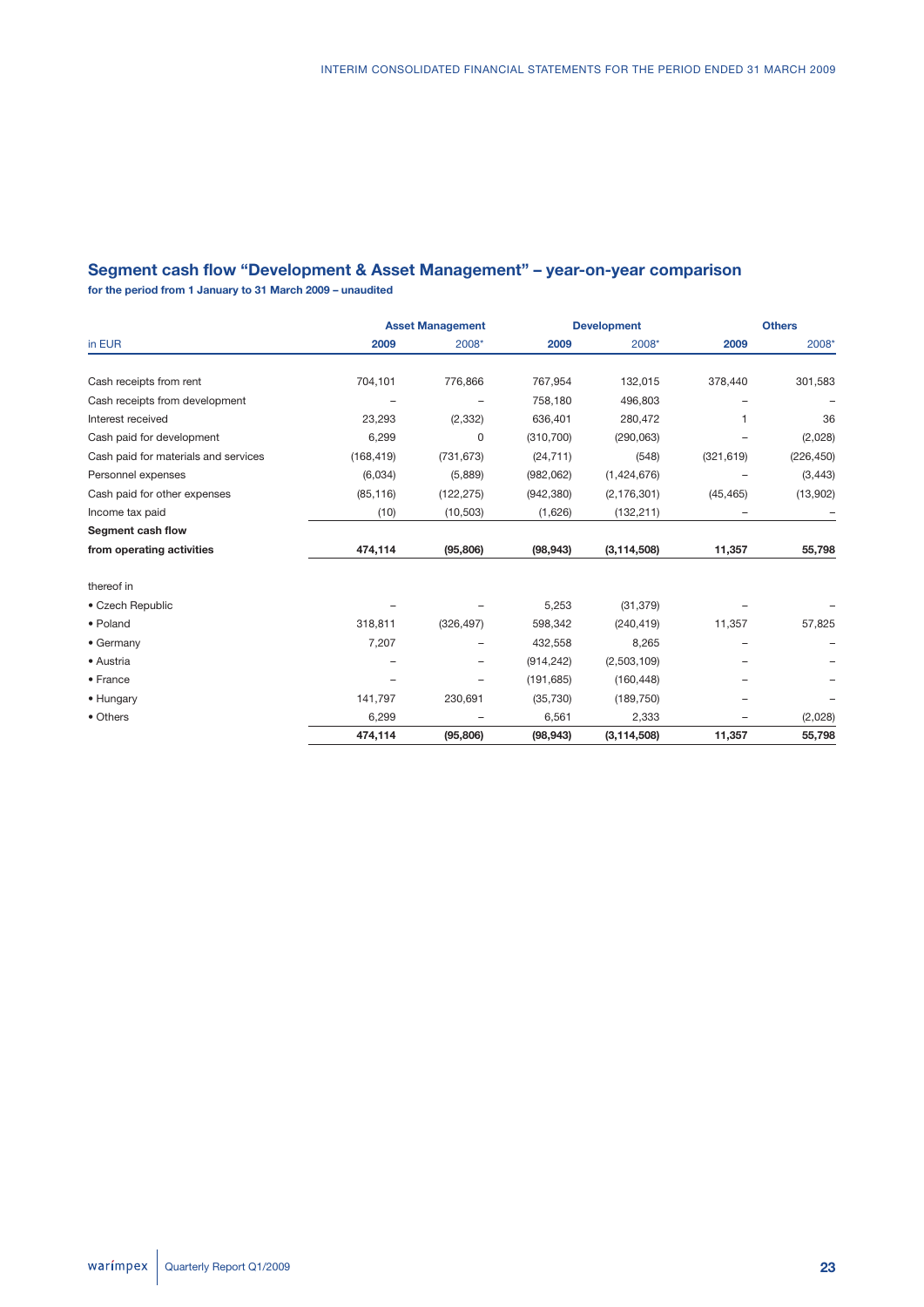## **[05] Personnel expenses, average payroll**

The Company had an average of 1,762 employees in the first quarter of 2009 (Q1 2008: 1,379). The average number of employees increased by 2% compared to the same period of the prior year, while the average number of rooms increased by around 18%.

| in EUR                                                |               | 1 January to 31 March |
|-------------------------------------------------------|---------------|-----------------------|
|                                                       | 2009          | 2008*                 |
| Wages and salaries                                    | (4,291,480)   | (4,608,411)           |
| Social security costs                                 | (1, 103, 204) | (1, 118, 238)         |
| Other payroll-related taxes and contributions         | (163, 214)    | (231, 839)            |
| Voluntary employee benefits                           | (109, 129)    | (139, 442)            |
| Expenses for posted employees                         | (292, 820)    | (183, 679)            |
| Payments for termination and post-employment benefits | (3,744)       | (20, 521)             |
|                                                       | (5,963,591)   | (6,302,128)           |

## **[06] Other expenses**

|                             |               | 1 January to 31 March |  |
|-----------------------------|---------------|-----------------------|--|
| in EUR                      | 2009          | 2008*                 |  |
| Pre-opening costs           | (390, 975)    | (30,000)              |  |
| Legal fees                  | (254, 522)    | (453, 811)            |  |
| General administration      | (362, 149)    | (507, 650)            |  |
| Advertisement and marketing | (129, 490)    | (171, 025)            |  |
| Non-recoverable VAT         | (100, 474)    | (144,990)             |  |
| Property costs              | (477, 023)    | (533, 572)            |  |
| Other*)                     | (2,733,999)   | (56, 787)             |  |
|                             | (4, 448, 633) | (1,897,835)           |  |

\*) The Other expenses include negative foreign exchange differences in the amount of EUR 647,080 (prior year: positive foreign exchange difference of EUR 237,484) and a payment from a cash flow guarantee in the amount of EUR 1.99 million transferred to a depot account set up for this purpose.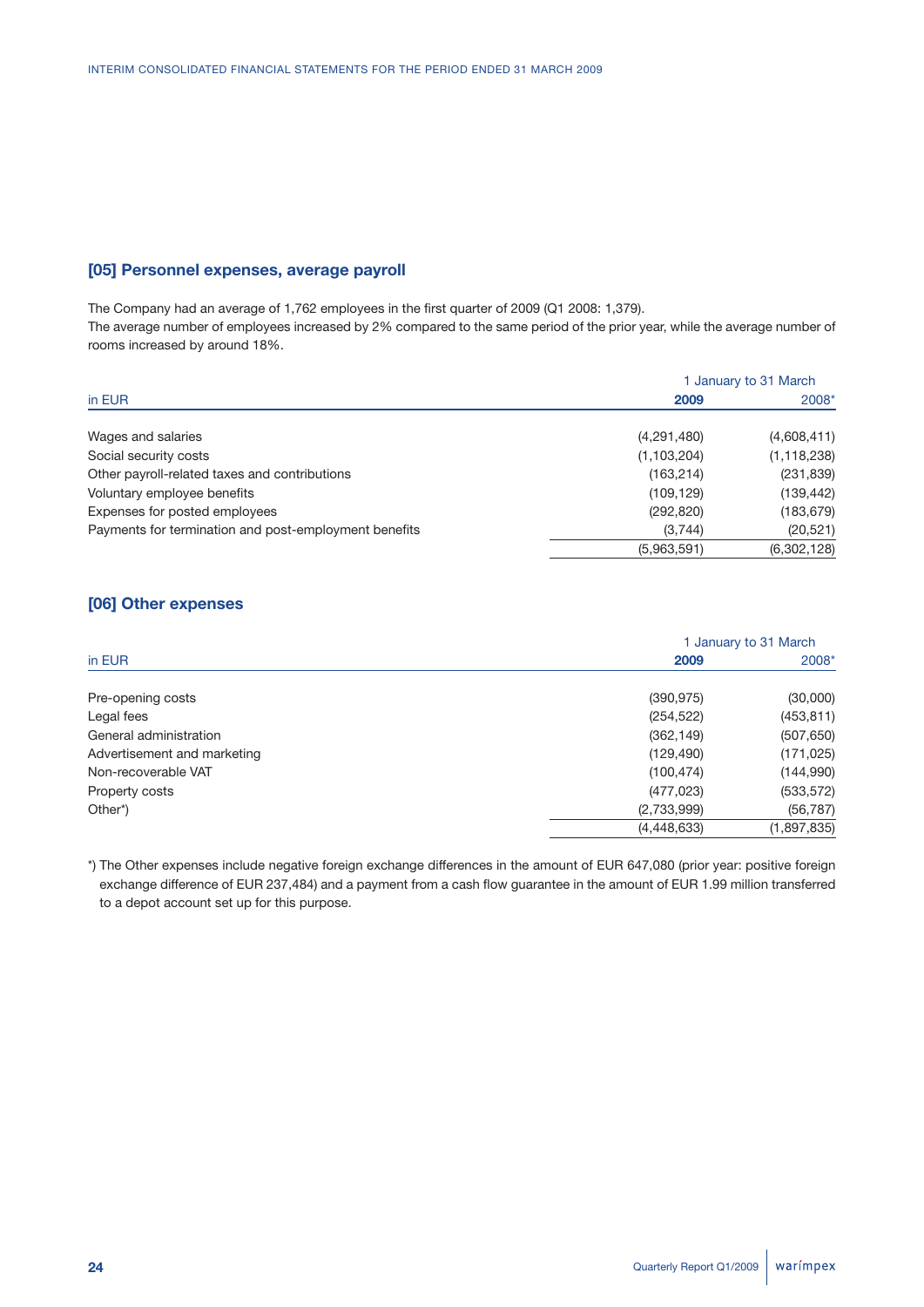## **[07] Financial result**

|                                                                      |               | 1 January to 31 March |
|----------------------------------------------------------------------|---------------|-----------------------|
| in EUR                                                               | 2009          | 2008*                 |
| <b>Financial revenue</b>                                             |               |                       |
| Interest income from cash management                                 | 130,001       | 282,937               |
| Interest on loans made to joint ventures                             | 513,996       | 401,128               |
| Interest on loans made to associated companies                       | 33,464        |                       |
| Foreign currency gains on interest-bearing loans denominated in CHF  | 244,714       |                       |
| Interest income from derivative financial instruments                | $*$ ) 210,000 | 50,509                |
|                                                                      | 1,132,175     | 734,575               |
| <b>Finance costs</b>                                                 |               |                       |
| Interest on short-term borrowings, project loans and other loans     | (3,549,144)   | (3,437,556)           |
| Interest on loans relating to joint ventures                         | (166, 983)    | (169, 022)            |
| Interest on loans from minority shareholders                         | (12, 657)     |                       |
|                                                                      | (3,728,785)   | (3,606,578)           |
| Fair value adjustment of derivative financial instruments            | (4,892)       | (97, 430)             |
| Foreign currency losses on interest-bearing loans denominated in CHF |               | (513, 578)            |
| Other finance costs                                                  | (165, 465)    | (46, 674)             |
| Gains/losses on the sale of available-for-sale investments           |               |                       |
| and derivative financial instruments                                 | *) 155,249    | (5,949,000)           |
|                                                                      | (3,743,893)   | (10, 213, 260)        |

The company sold a derivative (CMS spread cap) that it purchased in the prior year in the reporting period for a price of EUR 1,603,000. After deduction of the fair value as of 31 December 2008, net proceeds of EUR 155,249 were realized. This derivative also yielded interest income in the amount of EUR 210,000.

The sale of an available-for-sale investment (credit-spread index booster) in the prior year to prevent the total loss of the position resulted in a loss of EUR 5,949,000.

## **[08] Income taxes paid**

A reconciliation between tax expense and the product of accounting profit multiplied by the Group's domestic tax rate of 25% for the first quarter of 2009 (2008: 25%) is as follows:

|                                                                                    | 1 January to 31 March |             |  |
|------------------------------------------------------------------------------------|-----------------------|-------------|--|
| in EUR                                                                             | 2009                  | $2008*$     |  |
| <b>Profit before tax</b>                                                           | (9,927,725)           | (2,590,239) |  |
| Accounting profit before income tax *25% (2008: 25%)                               | 2,481,931             | 647,560     |  |
| $\pm$ Other foreign tax rates                                                      | (201, 486)            | (370, 475)  |  |
| $\pm$ Tax free profits from the participation exemption (Sec. 10 Austrian CIT Act) | (498, 302)            | 2,838,392   |  |
| $\pm$ Permanent differences                                                        | (973, 346)            | 37.535      |  |
| $\pm$ Unrecognized temporary differences                                           | (659, 935)            | (2,663,354) |  |
| ± Income from first-time recognition of deferred tax assets                        | 31,631                | 197,984     |  |
| $\pm$ Permanent differences relating to (negative) goodwill                        |                       |             |  |
| $\pm$ Effects of exchange rate fluctuations                                        | (528, 934)            | 18,160      |  |
|                                                                                    | (348.440)             | 705,803     |  |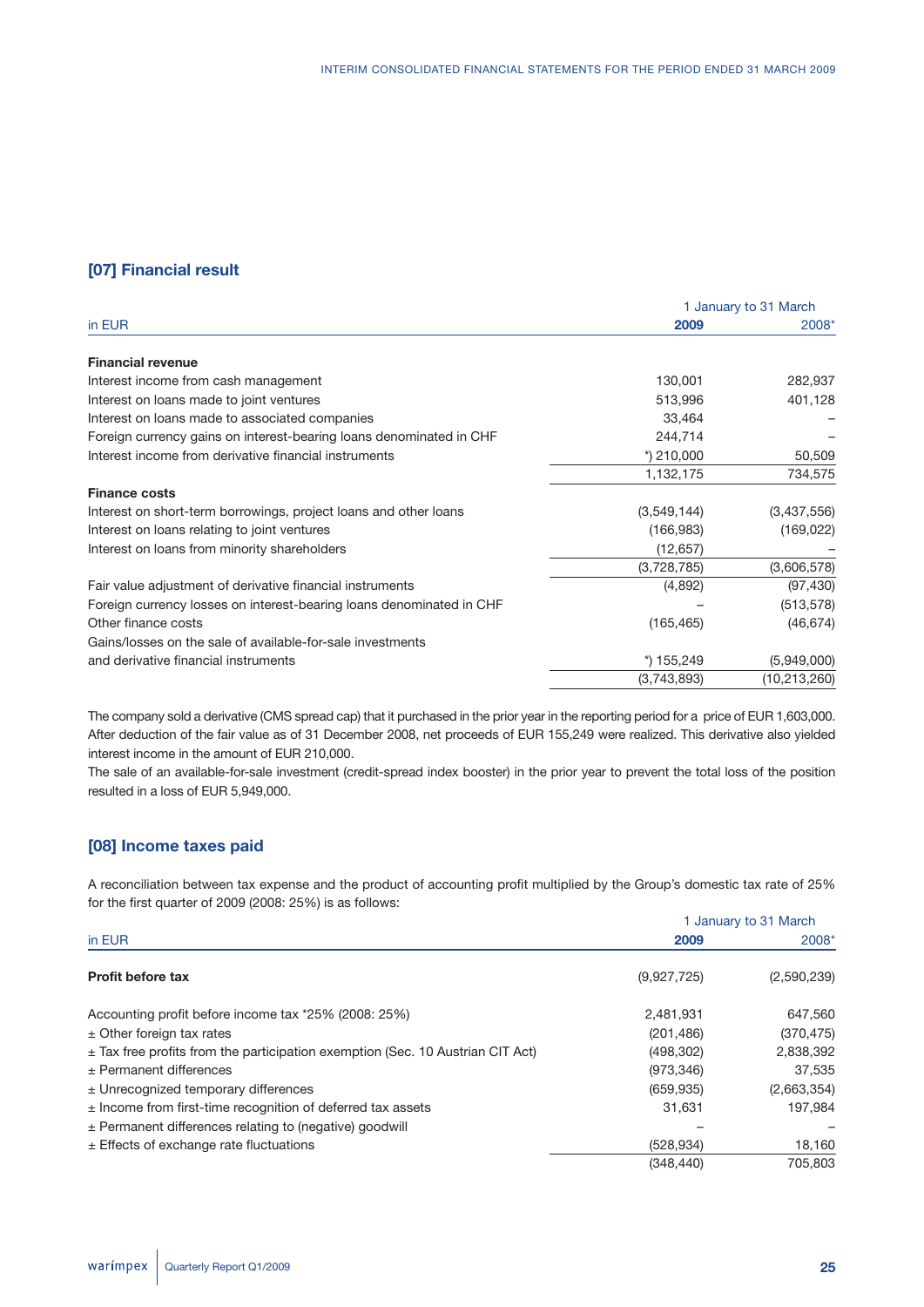## **[09] Property, plant and equipment**

The item "Property, plant and equipment" comprises land and rights equivalent to land, buildings including plant under construction, and equipment.

|                                       |               | as of       |
|---------------------------------------|---------------|-------------|
|                                       | 31.3.2009     | 31.3.2008*  |
| Net carrying amounts at 1 January     | 474,141,885   | 375,060,075 |
| Changes in the scope of consolidation |               | 24,885,414  |
| Additions                             | 34,915,599    | 19,947,929  |
| Depreciation                          | (3,344,480)   | (2,807,991) |
| Exchange adjustment *)                | (9, 119, 885) | 116,431     |
| Net carrying amounts as of 31 March   | 496,553,942   | 417,201,858 |
|                                       |               |             |

\*) The high value decreases resulting from exchange adjustments pertain primarily to the angelo Ekaterinburg construction project because the local currency (RUB) was identified as the project company's functional currency.

The "Other reserves" and the "Minority interests" reported in the statement of changes in equity were adjusted accordingly.

| Additions primarily relate to the following projects:                                  | 31.03.2009     | 31.03.2008*)   |
|----------------------------------------------------------------------------------------|----------------|----------------|
|                                                                                        |                |                |
| Project development progress "Airport City St. Petersburg"                             | (1,062,498)    | (3,248,810)    |
| Expansion of "angelo airport Bucharest" (positive because of VAT refund)               | 265,855        | (1, 253, 815)  |
| Expansion of "Hotel Chopin"                                                            | (30,681)       | (573, 117)     |
| Acquisition of land (slaughterhouses, property adjacent to Parkur Tower in prior year) | (1,054,905)    | (422, 072)     |
| Construction progress "andel's Hotel Berlin"                                           | (6,334,310)    | (4,975,114)    |
| Construction progress "hotel angelo Plzen"                                             |                | (769, 599)     |
| Construction progress "andel's hotel Łódź"                                             | (10, 814, 291) | (3,214,873)    |
| Construction progress "angelo hotel Munich"                                            |                | (1,548,117)    |
| Construction progress "angelo hotel Katowice"                                          | (2,073,472)    |                |
| Construction progress "angelo hotel Ekaterinburg"                                      | (14,834,624)   |                |
| Conversion of "Hotel Magic Circus" (formerly "Holiday Inn")                            | (2,536,047)    |                |
|                                                                                        | (38, 474, 973) | (16,005,517)   |
| Other developments and                                                                 |                |                |
| current investments related to hotels                                                  | (1,449,512)    | (1,834,974)    |
|                                                                                        | (39, 924, 485) | (17, 840, 491) |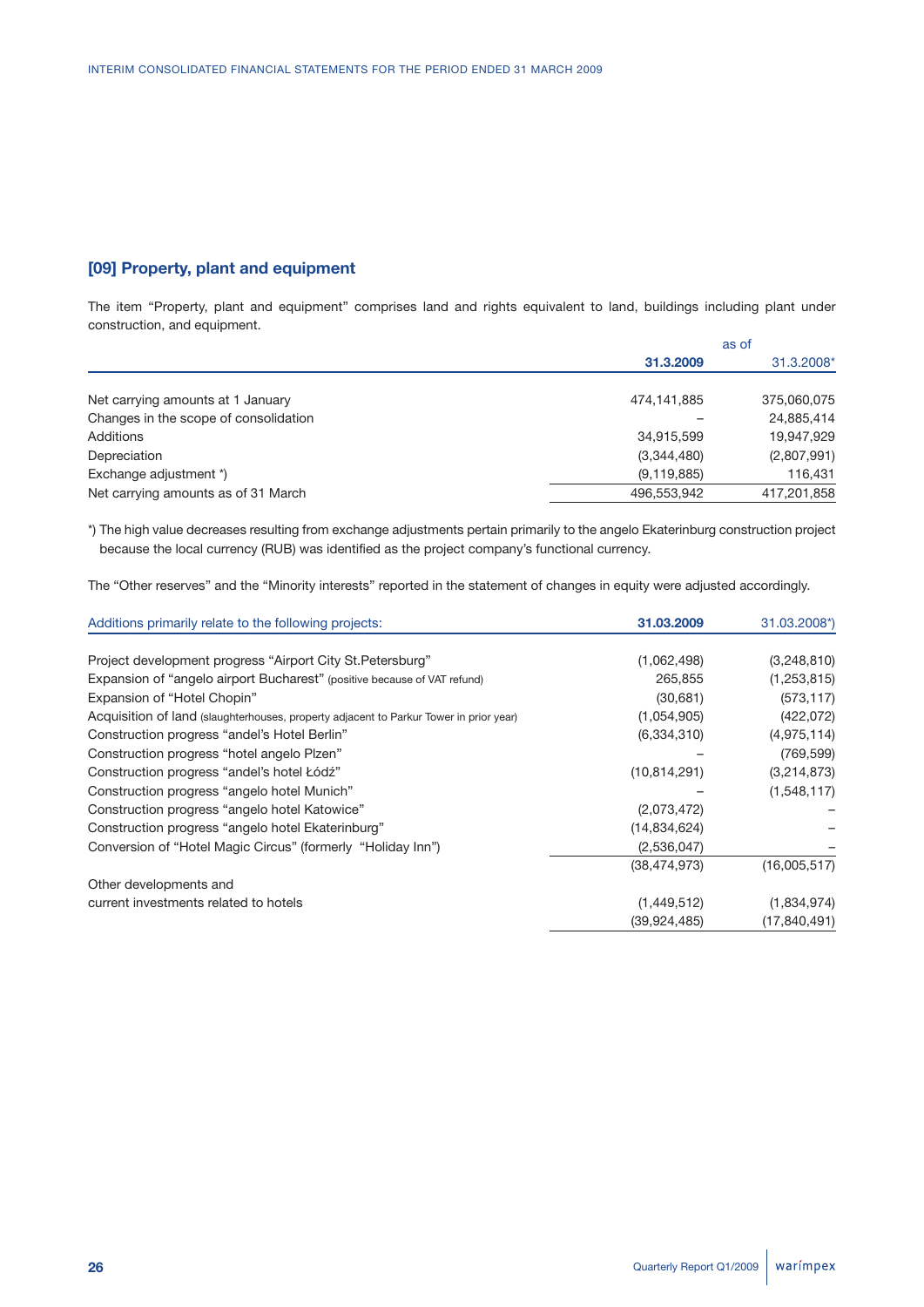## **[10] Investment properties**

Investment properties comprise land and rights similar to land ownership and buildings including plant under construction (plant under construction was reported under tangible non-current assets in Q1 of 2008).

|                                      |            | as of      |
|--------------------------------------|------------|------------|
|                                      | 31.3.2009  | 31.3.2008* |
| Net carrying amounts at 1 January    | 39,255,823 | 17,679,162 |
| Additions                            | 3,249,620  | 102,567    |
| Depreciation                         | (100, 441) | (120,090)  |
| Exchange adjustment                  | 7,269      | 1,307      |
| Net carrying amounts as of 31 March  | 42,412,271 | 17,662,946 |
| Result from "Investment properties": |            |            |
| Rental income and charged expenses   | 763,719    | 433,621    |
| Direct expenses                      | (264, 097) | (259, 627) |
|                                      | 499.622    | 173,994    |
|                                      |            |            |

## **[11] Changes in financial liabilities – overview**

|                                                           | Current     | Non-current   | Total         |
|-----------------------------------------------------------|-------------|---------------|---------------|
| At 1 January 2009                                         | 90,006,995  | 352,232,532   | 442,239,527   |
| New debt                                                  | 13,578,038  | 25,916,976    | 39,495,014    |
| Repayment of loans                                        | (3,707,304) | 593.145       | (3, 114, 159) |
| Exchange adjustment                                       | (39, 784)   | (400, 888)    | (440, 671)    |
| At 31 March 2009                                          | 99,837,944  | 378, 341, 766 | 478,179,711   |
| compared to 31 March 2008                                 | 90,259,374  | 225,456,546   | 315,715,920   |
| Loans attributable to disposal groups available for sale: |             |               |               |
| At 31 March 2009                                          |             |               |               |
| compared to 31 March 2008                                 | 3.604.254   |               | 3,604,254     |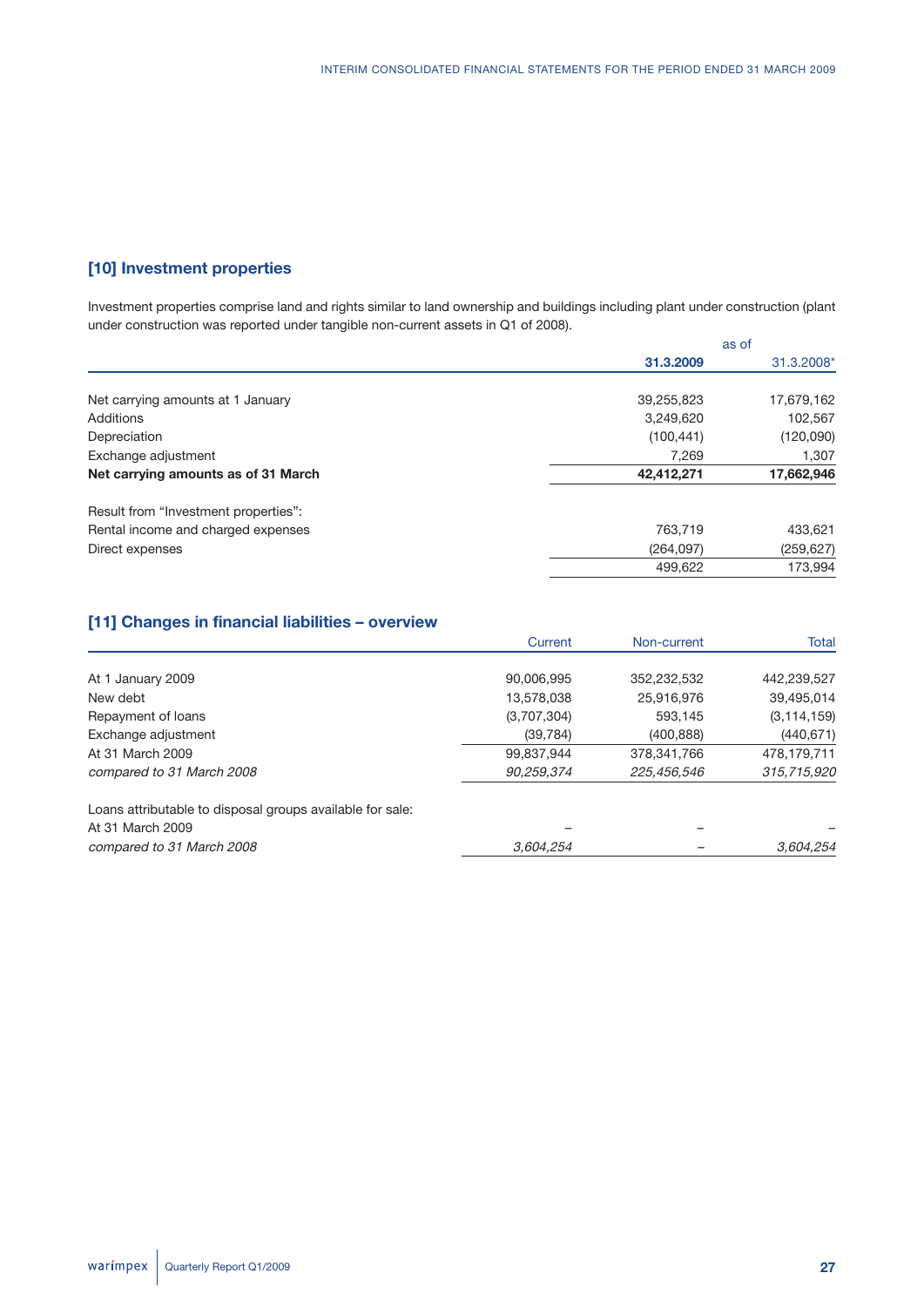The following loans are allocated to the individual projects as follows:

| 1.1.2009<br>debt<br>interest<br>31.3.2009<br>Repayment<br>changes<br>a) Project-related loans secured by mortgages<br>Subsidiaries (full consolidation)<br>andel's hotel Łódź<br>40,607,159<br>33,833,284<br>6,773,875<br><b>Hotel Diplomat</b><br>34,406,569<br>(503, 877)<br>4,689<br>33,907,381<br>21,569,807<br>3,684,950<br>25,254,757<br>angelo hotel Ekaterinburg<br>angelo airport hotel Bucharest<br>18,026,997<br>18,487,683<br>(460, 686)<br>$\overline{\phantom{0}}$<br>andel's hotel Krakow<br>15,470,715<br>161,738<br>15,632,453<br><b>Hotel Palace</b><br>14,876,500<br>(174, 358)<br>14,702,142<br>$\overline{\phantom{0}}$<br>12,033,163<br>11,875,805<br><b>Hotel Chopin</b><br>(159,004)<br>1,646<br>10,327,898<br>10,172,498<br>angelo hotel Prague<br>(155, 400)<br>9,052,834<br>1,596,674<br>10,649,508<br>Erszebet office building<br>$\equiv$<br>Hotel Amber Baltic<br>8,462,627<br>(226, 050)<br>(244, 714)<br>7,991,863<br>7,454,637<br>7,282,832<br><b>Hotel Savoy</b><br>(171, 806)<br>Hotel Le Palais<br>6,876,973<br>77,771<br>1,000<br>6,955,744<br>Cetelem office building<br>4,214,899<br>(14, 899)<br>4,200,000<br>299,421<br>Gas heating plant Warsaw<br>384,831<br>(44, 626)<br>(40, 784)<br>241,270<br>(19, 339)<br>195,875<br>Warsaw gas pipeline<br>(26, 055)<br>Sajka office building<br>82,207<br>(2,857)<br>79,350<br>Hotel Dvořák<br>21,135,056<br>1,818,538<br>3,640<br>22,957,234<br>239,509<br>218,910,954<br>13,859,138<br>(1,918,004)<br>(300, 577)<br>230,791,019<br>Joint ventures (proportionate consolidation)<br>Hotel InterContinental 50%<br>30,980,463<br>(250,000)<br>30,764,155<br>33,692<br>Hotel Dream Castle 50%<br>18,529,951<br>267,167<br>18,797,118<br>andel's hotel Berlin 50%<br>29,020,161<br>3,431,894<br>32,452,055<br>Hotel Magic Circus Paris 50%<br>8,001,875<br>1,925,000<br>9,926,875<br>Leuchtenbergring project 49.5%<br>15,680,994<br>15,680,994<br>Sobieski hotel and office building 25%<br>8,380,836<br>(208, 260)<br>10,551<br>8,183,126<br>Parkur Tower office building 50%<br>(56, 015)<br>5,551,544<br>5,607,559<br>angelo hotel Katowice 50%<br>2,732,612<br>127,178<br>4,703,954<br>1,844,164<br>angelo hotel Plzen 50%<br>6,702,000<br>2,400<br>6,704,400<br>344,547,403<br>21,060,196<br>633,854<br>(2,432,280)<br>(253, 934)<br>363,555,240<br>b) Other loans and facilities<br>Short-term borrowing facilities<br>56,273,713<br>(681, 880)<br>69,061,050<br>13,469,218<br><b>Current loans</b><br>29,313<br>39,195<br>68,509<br>Non-current loans from joint ventures<br>29,355,399<br>166,983<br>33,569,422<br>4,047,039<br>Lease purchase option and loans<br>8,355,962<br>8,355,962<br>650,995<br>650,995<br>Non-interest bearing loans<br>Non-current loans from<br>65,872<br>minority interests<br>3,026,742<br>12,657<br>2,918,533<br>(186, 737)<br>17,582,128<br>(681, 880)<br>97,692,124<br>218,836<br>(186, 737)<br>114,624,471 |                            | At          | <b>New</b> | Capitalized |               | Other      | At          |
|--------------------------------------------------------------------------------------------------------------------------------------------------------------------------------------------------------------------------------------------------------------------------------------------------------------------------------------------------------------------------------------------------------------------------------------------------------------------------------------------------------------------------------------------------------------------------------------------------------------------------------------------------------------------------------------------------------------------------------------------------------------------------------------------------------------------------------------------------------------------------------------------------------------------------------------------------------------------------------------------------------------------------------------------------------------------------------------------------------------------------------------------------------------------------------------------------------------------------------------------------------------------------------------------------------------------------------------------------------------------------------------------------------------------------------------------------------------------------------------------------------------------------------------------------------------------------------------------------------------------------------------------------------------------------------------------------------------------------------------------------------------------------------------------------------------------------------------------------------------------------------------------------------------------------------------------------------------------------------------------------------------------------------------------------------------------------------------------------------------------------------------------------------------------------------------------------------------------------------------------------------------------------------------------------------------------------------------------------------------------------------------------------------------------------------------------------------------------------------------------------------------------------------------------------------------------------------------------------------------------------------------------------------------------------------------------------------------------------------------------------------------------------------------------------------------------------------------------------------------------------------------------------------------------------------------|----------------------------|-------------|------------|-------------|---------------|------------|-------------|
|                                                                                                                                                                                                                                                                                                                                                                                                                                                                                                                                                                                                                                                                                                                                                                                                                                                                                                                                                                                                                                                                                                                                                                                                                                                                                                                                                                                                                                                                                                                                                                                                                                                                                                                                                                                                                                                                                                                                                                                                                                                                                                                                                                                                                                                                                                                                                                                                                                                                                                                                                                                                                                                                                                                                                                                                                                                                                                                                      |                            |             |            |             |               |            |             |
|                                                                                                                                                                                                                                                                                                                                                                                                                                                                                                                                                                                                                                                                                                                                                                                                                                                                                                                                                                                                                                                                                                                                                                                                                                                                                                                                                                                                                                                                                                                                                                                                                                                                                                                                                                                                                                                                                                                                                                                                                                                                                                                                                                                                                                                                                                                                                                                                                                                                                                                                                                                                                                                                                                                                                                                                                                                                                                                                      |                            |             |            |             |               |            |             |
|                                                                                                                                                                                                                                                                                                                                                                                                                                                                                                                                                                                                                                                                                                                                                                                                                                                                                                                                                                                                                                                                                                                                                                                                                                                                                                                                                                                                                                                                                                                                                                                                                                                                                                                                                                                                                                                                                                                                                                                                                                                                                                                                                                                                                                                                                                                                                                                                                                                                                                                                                                                                                                                                                                                                                                                                                                                                                                                                      |                            |             |            |             |               |            |             |
|                                                                                                                                                                                                                                                                                                                                                                                                                                                                                                                                                                                                                                                                                                                                                                                                                                                                                                                                                                                                                                                                                                                                                                                                                                                                                                                                                                                                                                                                                                                                                                                                                                                                                                                                                                                                                                                                                                                                                                                                                                                                                                                                                                                                                                                                                                                                                                                                                                                                                                                                                                                                                                                                                                                                                                                                                                                                                                                                      |                            |             |            |             |               |            |             |
|                                                                                                                                                                                                                                                                                                                                                                                                                                                                                                                                                                                                                                                                                                                                                                                                                                                                                                                                                                                                                                                                                                                                                                                                                                                                                                                                                                                                                                                                                                                                                                                                                                                                                                                                                                                                                                                                                                                                                                                                                                                                                                                                                                                                                                                                                                                                                                                                                                                                                                                                                                                                                                                                                                                                                                                                                                                                                                                                      |                            |             |            |             |               |            |             |
|                                                                                                                                                                                                                                                                                                                                                                                                                                                                                                                                                                                                                                                                                                                                                                                                                                                                                                                                                                                                                                                                                                                                                                                                                                                                                                                                                                                                                                                                                                                                                                                                                                                                                                                                                                                                                                                                                                                                                                                                                                                                                                                                                                                                                                                                                                                                                                                                                                                                                                                                                                                                                                                                                                                                                                                                                                                                                                                                      |                            |             |            |             |               |            |             |
|                                                                                                                                                                                                                                                                                                                                                                                                                                                                                                                                                                                                                                                                                                                                                                                                                                                                                                                                                                                                                                                                                                                                                                                                                                                                                                                                                                                                                                                                                                                                                                                                                                                                                                                                                                                                                                                                                                                                                                                                                                                                                                                                                                                                                                                                                                                                                                                                                                                                                                                                                                                                                                                                                                                                                                                                                                                                                                                                      |                            |             |            |             |               |            |             |
|                                                                                                                                                                                                                                                                                                                                                                                                                                                                                                                                                                                                                                                                                                                                                                                                                                                                                                                                                                                                                                                                                                                                                                                                                                                                                                                                                                                                                                                                                                                                                                                                                                                                                                                                                                                                                                                                                                                                                                                                                                                                                                                                                                                                                                                                                                                                                                                                                                                                                                                                                                                                                                                                                                                                                                                                                                                                                                                                      |                            |             |            |             |               |            |             |
|                                                                                                                                                                                                                                                                                                                                                                                                                                                                                                                                                                                                                                                                                                                                                                                                                                                                                                                                                                                                                                                                                                                                                                                                                                                                                                                                                                                                                                                                                                                                                                                                                                                                                                                                                                                                                                                                                                                                                                                                                                                                                                                                                                                                                                                                                                                                                                                                                                                                                                                                                                                                                                                                                                                                                                                                                                                                                                                                      |                            |             |            |             |               |            |             |
|                                                                                                                                                                                                                                                                                                                                                                                                                                                                                                                                                                                                                                                                                                                                                                                                                                                                                                                                                                                                                                                                                                                                                                                                                                                                                                                                                                                                                                                                                                                                                                                                                                                                                                                                                                                                                                                                                                                                                                                                                                                                                                                                                                                                                                                                                                                                                                                                                                                                                                                                                                                                                                                                                                                                                                                                                                                                                                                                      |                            |             |            |             |               |            |             |
|                                                                                                                                                                                                                                                                                                                                                                                                                                                                                                                                                                                                                                                                                                                                                                                                                                                                                                                                                                                                                                                                                                                                                                                                                                                                                                                                                                                                                                                                                                                                                                                                                                                                                                                                                                                                                                                                                                                                                                                                                                                                                                                                                                                                                                                                                                                                                                                                                                                                                                                                                                                                                                                                                                                                                                                                                                                                                                                                      |                            |             |            |             |               |            |             |
|                                                                                                                                                                                                                                                                                                                                                                                                                                                                                                                                                                                                                                                                                                                                                                                                                                                                                                                                                                                                                                                                                                                                                                                                                                                                                                                                                                                                                                                                                                                                                                                                                                                                                                                                                                                                                                                                                                                                                                                                                                                                                                                                                                                                                                                                                                                                                                                                                                                                                                                                                                                                                                                                                                                                                                                                                                                                                                                                      |                            |             |            |             |               |            |             |
|                                                                                                                                                                                                                                                                                                                                                                                                                                                                                                                                                                                                                                                                                                                                                                                                                                                                                                                                                                                                                                                                                                                                                                                                                                                                                                                                                                                                                                                                                                                                                                                                                                                                                                                                                                                                                                                                                                                                                                                                                                                                                                                                                                                                                                                                                                                                                                                                                                                                                                                                                                                                                                                                                                                                                                                                                                                                                                                                      |                            |             |            |             |               |            |             |
|                                                                                                                                                                                                                                                                                                                                                                                                                                                                                                                                                                                                                                                                                                                                                                                                                                                                                                                                                                                                                                                                                                                                                                                                                                                                                                                                                                                                                                                                                                                                                                                                                                                                                                                                                                                                                                                                                                                                                                                                                                                                                                                                                                                                                                                                                                                                                                                                                                                                                                                                                                                                                                                                                                                                                                                                                                                                                                                                      |                            |             |            |             |               |            |             |
|                                                                                                                                                                                                                                                                                                                                                                                                                                                                                                                                                                                                                                                                                                                                                                                                                                                                                                                                                                                                                                                                                                                                                                                                                                                                                                                                                                                                                                                                                                                                                                                                                                                                                                                                                                                                                                                                                                                                                                                                                                                                                                                                                                                                                                                                                                                                                                                                                                                                                                                                                                                                                                                                                                                                                                                                                                                                                                                                      |                            |             |            |             |               |            |             |
|                                                                                                                                                                                                                                                                                                                                                                                                                                                                                                                                                                                                                                                                                                                                                                                                                                                                                                                                                                                                                                                                                                                                                                                                                                                                                                                                                                                                                                                                                                                                                                                                                                                                                                                                                                                                                                                                                                                                                                                                                                                                                                                                                                                                                                                                                                                                                                                                                                                                                                                                                                                                                                                                                                                                                                                                                                                                                                                                      |                            |             |            |             |               |            |             |
|                                                                                                                                                                                                                                                                                                                                                                                                                                                                                                                                                                                                                                                                                                                                                                                                                                                                                                                                                                                                                                                                                                                                                                                                                                                                                                                                                                                                                                                                                                                                                                                                                                                                                                                                                                                                                                                                                                                                                                                                                                                                                                                                                                                                                                                                                                                                                                                                                                                                                                                                                                                                                                                                                                                                                                                                                                                                                                                                      |                            |             |            |             |               |            |             |
|                                                                                                                                                                                                                                                                                                                                                                                                                                                                                                                                                                                                                                                                                                                                                                                                                                                                                                                                                                                                                                                                                                                                                                                                                                                                                                                                                                                                                                                                                                                                                                                                                                                                                                                                                                                                                                                                                                                                                                                                                                                                                                                                                                                                                                                                                                                                                                                                                                                                                                                                                                                                                                                                                                                                                                                                                                                                                                                                      |                            |             |            |             |               |            |             |
|                                                                                                                                                                                                                                                                                                                                                                                                                                                                                                                                                                                                                                                                                                                                                                                                                                                                                                                                                                                                                                                                                                                                                                                                                                                                                                                                                                                                                                                                                                                                                                                                                                                                                                                                                                                                                                                                                                                                                                                                                                                                                                                                                                                                                                                                                                                                                                                                                                                                                                                                                                                                                                                                                                                                                                                                                                                                                                                                      |                            |             |            |             |               |            |             |
|                                                                                                                                                                                                                                                                                                                                                                                                                                                                                                                                                                                                                                                                                                                                                                                                                                                                                                                                                                                                                                                                                                                                                                                                                                                                                                                                                                                                                                                                                                                                                                                                                                                                                                                                                                                                                                                                                                                                                                                                                                                                                                                                                                                                                                                                                                                                                                                                                                                                                                                                                                                                                                                                                                                                                                                                                                                                                                                                      |                            |             |            |             |               |            |             |
|                                                                                                                                                                                                                                                                                                                                                                                                                                                                                                                                                                                                                                                                                                                                                                                                                                                                                                                                                                                                                                                                                                                                                                                                                                                                                                                                                                                                                                                                                                                                                                                                                                                                                                                                                                                                                                                                                                                                                                                                                                                                                                                                                                                                                                                                                                                                                                                                                                                                                                                                                                                                                                                                                                                                                                                                                                                                                                                                      |                            |             |            |             |               |            |             |
|                                                                                                                                                                                                                                                                                                                                                                                                                                                                                                                                                                                                                                                                                                                                                                                                                                                                                                                                                                                                                                                                                                                                                                                                                                                                                                                                                                                                                                                                                                                                                                                                                                                                                                                                                                                                                                                                                                                                                                                                                                                                                                                                                                                                                                                                                                                                                                                                                                                                                                                                                                                                                                                                                                                                                                                                                                                                                                                                      |                            |             |            |             |               |            |             |
|                                                                                                                                                                                                                                                                                                                                                                                                                                                                                                                                                                                                                                                                                                                                                                                                                                                                                                                                                                                                                                                                                                                                                                                                                                                                                                                                                                                                                                                                                                                                                                                                                                                                                                                                                                                                                                                                                                                                                                                                                                                                                                                                                                                                                                                                                                                                                                                                                                                                                                                                                                                                                                                                                                                                                                                                                                                                                                                                      |                            |             |            |             |               |            |             |
|                                                                                                                                                                                                                                                                                                                                                                                                                                                                                                                                                                                                                                                                                                                                                                                                                                                                                                                                                                                                                                                                                                                                                                                                                                                                                                                                                                                                                                                                                                                                                                                                                                                                                                                                                                                                                                                                                                                                                                                                                                                                                                                                                                                                                                                                                                                                                                                                                                                                                                                                                                                                                                                                                                                                                                                                                                                                                                                                      |                            |             |            |             |               |            |             |
|                                                                                                                                                                                                                                                                                                                                                                                                                                                                                                                                                                                                                                                                                                                                                                                                                                                                                                                                                                                                                                                                                                                                                                                                                                                                                                                                                                                                                                                                                                                                                                                                                                                                                                                                                                                                                                                                                                                                                                                                                                                                                                                                                                                                                                                                                                                                                                                                                                                                                                                                                                                                                                                                                                                                                                                                                                                                                                                                      |                            |             |            |             |               |            |             |
|                                                                                                                                                                                                                                                                                                                                                                                                                                                                                                                                                                                                                                                                                                                                                                                                                                                                                                                                                                                                                                                                                                                                                                                                                                                                                                                                                                                                                                                                                                                                                                                                                                                                                                                                                                                                                                                                                                                                                                                                                                                                                                                                                                                                                                                                                                                                                                                                                                                                                                                                                                                                                                                                                                                                                                                                                                                                                                                                      |                            |             |            |             |               |            |             |
|                                                                                                                                                                                                                                                                                                                                                                                                                                                                                                                                                                                                                                                                                                                                                                                                                                                                                                                                                                                                                                                                                                                                                                                                                                                                                                                                                                                                                                                                                                                                                                                                                                                                                                                                                                                                                                                                                                                                                                                                                                                                                                                                                                                                                                                                                                                                                                                                                                                                                                                                                                                                                                                                                                                                                                                                                                                                                                                                      |                            |             |            |             |               |            |             |
|                                                                                                                                                                                                                                                                                                                                                                                                                                                                                                                                                                                                                                                                                                                                                                                                                                                                                                                                                                                                                                                                                                                                                                                                                                                                                                                                                                                                                                                                                                                                                                                                                                                                                                                                                                                                                                                                                                                                                                                                                                                                                                                                                                                                                                                                                                                                                                                                                                                                                                                                                                                                                                                                                                                                                                                                                                                                                                                                      |                            |             |            |             |               |            |             |
|                                                                                                                                                                                                                                                                                                                                                                                                                                                                                                                                                                                                                                                                                                                                                                                                                                                                                                                                                                                                                                                                                                                                                                                                                                                                                                                                                                                                                                                                                                                                                                                                                                                                                                                                                                                                                                                                                                                                                                                                                                                                                                                                                                                                                                                                                                                                                                                                                                                                                                                                                                                                                                                                                                                                                                                                                                                                                                                                      |                            |             |            |             |               |            |             |
|                                                                                                                                                                                                                                                                                                                                                                                                                                                                                                                                                                                                                                                                                                                                                                                                                                                                                                                                                                                                                                                                                                                                                                                                                                                                                                                                                                                                                                                                                                                                                                                                                                                                                                                                                                                                                                                                                                                                                                                                                                                                                                                                                                                                                                                                                                                                                                                                                                                                                                                                                                                                                                                                                                                                                                                                                                                                                                                                      |                            |             |            |             |               |            |             |
|                                                                                                                                                                                                                                                                                                                                                                                                                                                                                                                                                                                                                                                                                                                                                                                                                                                                                                                                                                                                                                                                                                                                                                                                                                                                                                                                                                                                                                                                                                                                                                                                                                                                                                                                                                                                                                                                                                                                                                                                                                                                                                                                                                                                                                                                                                                                                                                                                                                                                                                                                                                                                                                                                                                                                                                                                                                                                                                                      |                            |             |            |             |               |            |             |
|                                                                                                                                                                                                                                                                                                                                                                                                                                                                                                                                                                                                                                                                                                                                                                                                                                                                                                                                                                                                                                                                                                                                                                                                                                                                                                                                                                                                                                                                                                                                                                                                                                                                                                                                                                                                                                                                                                                                                                                                                                                                                                                                                                                                                                                                                                                                                                                                                                                                                                                                                                                                                                                                                                                                                                                                                                                                                                                                      |                            |             |            |             |               |            |             |
|                                                                                                                                                                                                                                                                                                                                                                                                                                                                                                                                                                                                                                                                                                                                                                                                                                                                                                                                                                                                                                                                                                                                                                                                                                                                                                                                                                                                                                                                                                                                                                                                                                                                                                                                                                                                                                                                                                                                                                                                                                                                                                                                                                                                                                                                                                                                                                                                                                                                                                                                                                                                                                                                                                                                                                                                                                                                                                                                      |                            |             |            |             |               |            |             |
|                                                                                                                                                                                                                                                                                                                                                                                                                                                                                                                                                                                                                                                                                                                                                                                                                                                                                                                                                                                                                                                                                                                                                                                                                                                                                                                                                                                                                                                                                                                                                                                                                                                                                                                                                                                                                                                                                                                                                                                                                                                                                                                                                                                                                                                                                                                                                                                                                                                                                                                                                                                                                                                                                                                                                                                                                                                                                                                                      |                            |             |            |             |               |            |             |
|                                                                                                                                                                                                                                                                                                                                                                                                                                                                                                                                                                                                                                                                                                                                                                                                                                                                                                                                                                                                                                                                                                                                                                                                                                                                                                                                                                                                                                                                                                                                                                                                                                                                                                                                                                                                                                                                                                                                                                                                                                                                                                                                                                                                                                                                                                                                                                                                                                                                                                                                                                                                                                                                                                                                                                                                                                                                                                                                      |                            |             |            |             |               |            |             |
|                                                                                                                                                                                                                                                                                                                                                                                                                                                                                                                                                                                                                                                                                                                                                                                                                                                                                                                                                                                                                                                                                                                                                                                                                                                                                                                                                                                                                                                                                                                                                                                                                                                                                                                                                                                                                                                                                                                                                                                                                                                                                                                                                                                                                                                                                                                                                                                                                                                                                                                                                                                                                                                                                                                                                                                                                                                                                                                                      |                            |             |            |             |               |            |             |
|                                                                                                                                                                                                                                                                                                                                                                                                                                                                                                                                                                                                                                                                                                                                                                                                                                                                                                                                                                                                                                                                                                                                                                                                                                                                                                                                                                                                                                                                                                                                                                                                                                                                                                                                                                                                                                                                                                                                                                                                                                                                                                                                                                                                                                                                                                                                                                                                                                                                                                                                                                                                                                                                                                                                                                                                                                                                                                                                      |                            |             |            |             |               |            |             |
|                                                                                                                                                                                                                                                                                                                                                                                                                                                                                                                                                                                                                                                                                                                                                                                                                                                                                                                                                                                                                                                                                                                                                                                                                                                                                                                                                                                                                                                                                                                                                                                                                                                                                                                                                                                                                                                                                                                                                                                                                                                                                                                                                                                                                                                                                                                                                                                                                                                                                                                                                                                                                                                                                                                                                                                                                                                                                                                                      |                            |             |            |             |               |            |             |
|                                                                                                                                                                                                                                                                                                                                                                                                                                                                                                                                                                                                                                                                                                                                                                                                                                                                                                                                                                                                                                                                                                                                                                                                                                                                                                                                                                                                                                                                                                                                                                                                                                                                                                                                                                                                                                                                                                                                                                                                                                                                                                                                                                                                                                                                                                                                                                                                                                                                                                                                                                                                                                                                                                                                                                                                                                                                                                                                      |                            |             |            |             |               |            |             |
|                                                                                                                                                                                                                                                                                                                                                                                                                                                                                                                                                                                                                                                                                                                                                                                                                                                                                                                                                                                                                                                                                                                                                                                                                                                                                                                                                                                                                                                                                                                                                                                                                                                                                                                                                                                                                                                                                                                                                                                                                                                                                                                                                                                                                                                                                                                                                                                                                                                                                                                                                                                                                                                                                                                                                                                                                                                                                                                                      |                            |             |            |             |               |            |             |
|                                                                                                                                                                                                                                                                                                                                                                                                                                                                                                                                                                                                                                                                                                                                                                                                                                                                                                                                                                                                                                                                                                                                                                                                                                                                                                                                                                                                                                                                                                                                                                                                                                                                                                                                                                                                                                                                                                                                                                                                                                                                                                                                                                                                                                                                                                                                                                                                                                                                                                                                                                                                                                                                                                                                                                                                                                                                                                                                      |                            |             |            |             |               |            |             |
|                                                                                                                                                                                                                                                                                                                                                                                                                                                                                                                                                                                                                                                                                                                                                                                                                                                                                                                                                                                                                                                                                                                                                                                                                                                                                                                                                                                                                                                                                                                                                                                                                                                                                                                                                                                                                                                                                                                                                                                                                                                                                                                                                                                                                                                                                                                                                                                                                                                                                                                                                                                                                                                                                                                                                                                                                                                                                                                                      |                            |             |            |             |               |            |             |
|                                                                                                                                                                                                                                                                                                                                                                                                                                                                                                                                                                                                                                                                                                                                                                                                                                                                                                                                                                                                                                                                                                                                                                                                                                                                                                                                                                                                                                                                                                                                                                                                                                                                                                                                                                                                                                                                                                                                                                                                                                                                                                                                                                                                                                                                                                                                                                                                                                                                                                                                                                                                                                                                                                                                                                                                                                                                                                                                      | Total loans and borrowings | 442,239,527 | 38,642,324 | 852,690     | (3, 114, 159) | (440, 671) | 478,179,711 |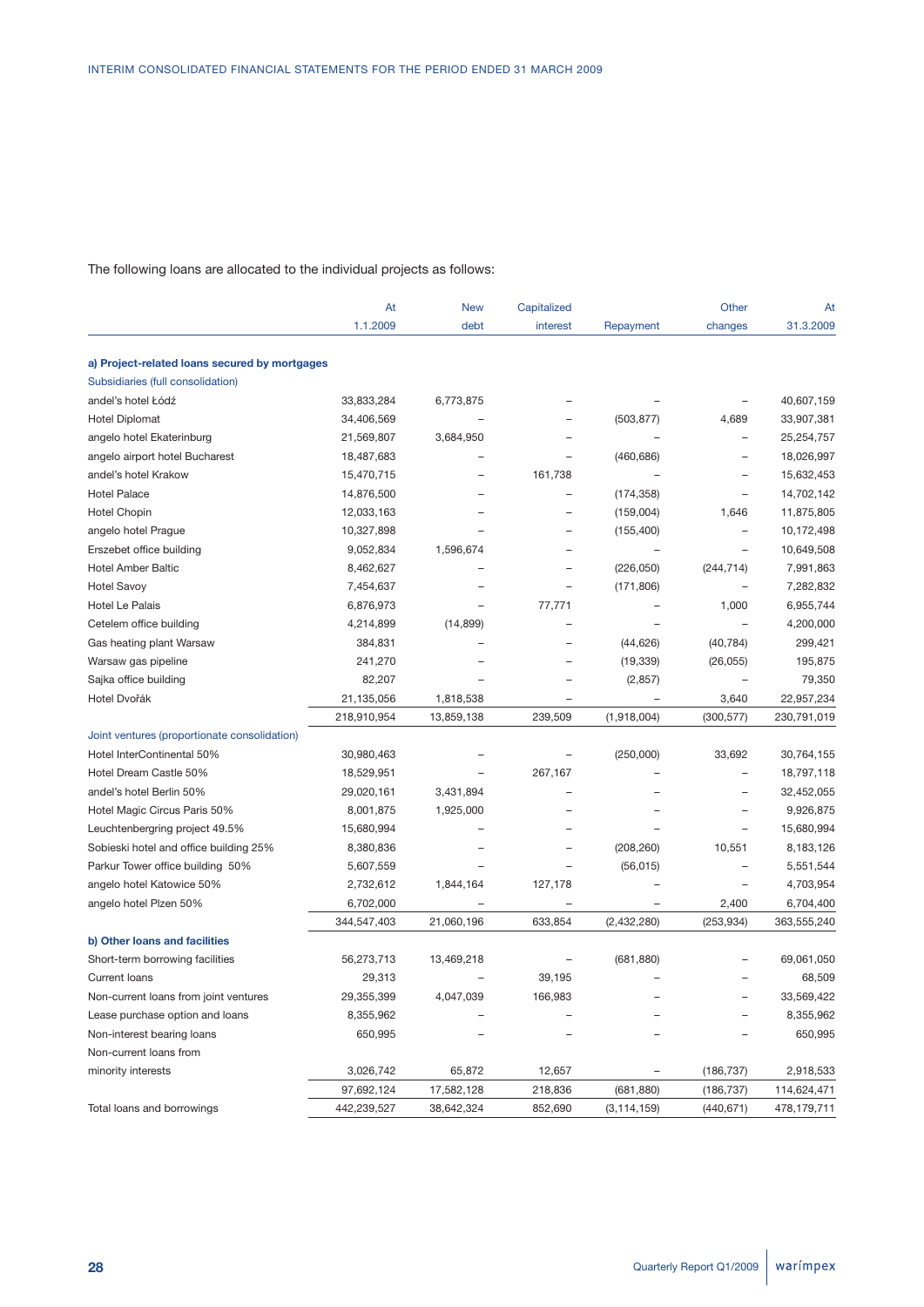## **[12] Current receivables and liabilities**

|                                                                                    |            | as of      |            |
|------------------------------------------------------------------------------------|------------|------------|------------|
|                                                                                    | 31.3.2009  | 31.12.2008 | 31.3.2008* |
| Trade and other receivables                                                        |            |            |            |
| Trade receivables                                                                  | 5,735,108  | 6,005,584  | 8,316,284  |
| Receivables for taxes                                                              | 2,849,928  | 6,723,074  | 6,815,513  |
| Extended purchase price receivables relating to the sale of subsidiaries 8,000,000 |            | 8,000,000  | 12,000,000 |
| Advance payments made                                                              | 600,702    | 477,590    | 531,492    |
| Other receivables and assets                                                       | 322,000    | 1,212,508  | 636,554    |
| Receivables due from joint ventures                                                | 128,010    | 435,780    | 562,394    |
| Receivables due from related parties                                               | 1,243      | 606        | 19,534     |
| Deferred expenses                                                                  | 874,568    | 514,624    | 1,021,142  |
|                                                                                    | 18,511,559 | 23,369,764 | 29,902,912 |
| Trade and other payables                                                           |            |            |            |
| Trade payables                                                                     | 8,751,534  | 19,177,956 | 9,071,971  |
| Trade payables due to joint ventures                                               | 510,585    | 519,739    | 758,258    |
| Trade payables due to related parties                                              | 885,549    | 947,098    | 2,403,349  |
| Purchase price obligations                                                         | 2,500,000  | 2,500,000  | 13,904,934 |
| Other payables including accruals for compensated absences                         | 3,016,001  | 2,958,730  | 3,777,720  |
| Advance payments received                                                          | 1,324,051  | 924,202    | 1,055,606  |
|                                                                                    | 16,987,724 | 27,027,724 | 30,971,838 |
|                                                                                    |            |            |            |

## **[13] Derivative financial instruments**

As of 31 March 2009, there are derivative financial instruments (interest rate collars) relating to the Group's financial liabilities. The main terms and parameters of these collars are as follows:

|                                                           | 31.03.2009 | 31.03.2008* |
|-----------------------------------------------------------|------------|-------------|
| Project Ioan Hotel Le Palais, Praque                      |            |             |
| Notional amount at 31 March (underlying: 3-month Euribor) | 6,955,744  | 7,173,885   |
| Fair value at 31 March                                    | (5, 162)   |             |
| Project Ioan Hotel Chopin, Krakow                         |            |             |
| Notional amount at 31 March (underlying: 3-month Euribor) | 11,875,805 | 12,187,624  |
| Fair value at 31 March                                    | 497.842    | 131.926     |
| Project Ioan Hotel Sobieski, Warsaw                       |            |             |
| (adjusted for the Group's share)                          |            |             |
| Notional amount at 31 March (underlying: 3-month Euribor) | 8,183,126  | 8,483,944   |
| Fair value at 31 March                                    | 14.932     | 69.396      |

The negative fair values of these instruments are presented within current liabilities under the heading "Derivative financial instruments", positive fair values are presented within current assets under the heading "Other financial assets".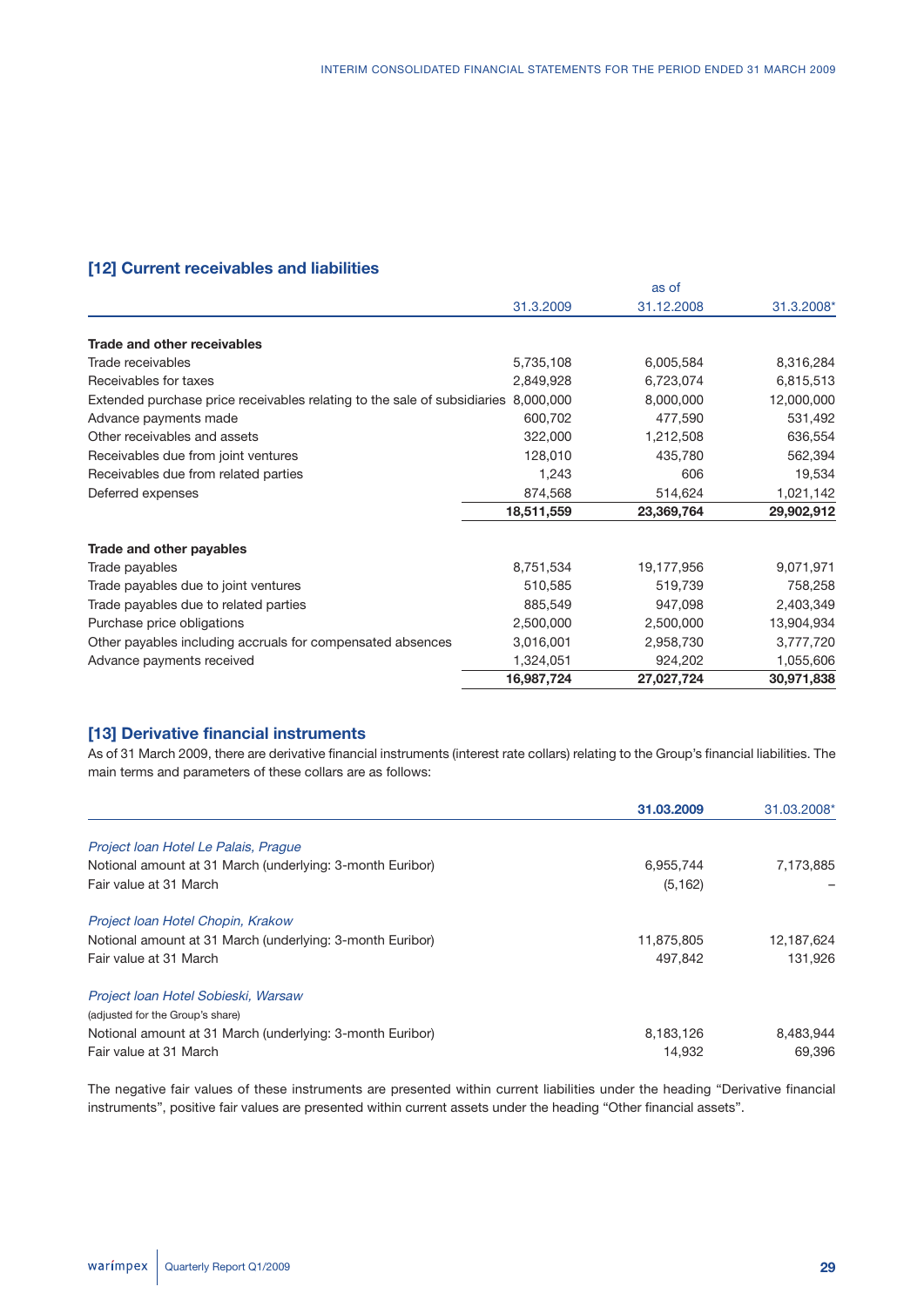## **[14] Transactions with related parties**

The total amount of compensation due to the directors for the reporting period amounted to EUR 0.23 million (2008: EUR 0.23 million). Vienna International AG assessed managment fees totalling EUR 0.42 million (2008: EUR 0.67 million).

## **[15] Events after the balance sheet date**

There were no material events after the reporting date.

## **[16] Other commitments, litigation and contingencies**

There were no changes in the reporting period with respect to other commitments, litigation and contingencies as compared to the situation described in the consolidated financial statements as of 31 December 2008.

Vienna, 22 May 2009

Franz Jurkowitsch Georg Folian

Christian Fojtl **Alexander Jurkowitsch** Member of the Management Board Member of the Management Board

Chairman of the Management Board Deputy Chairman of the Management Board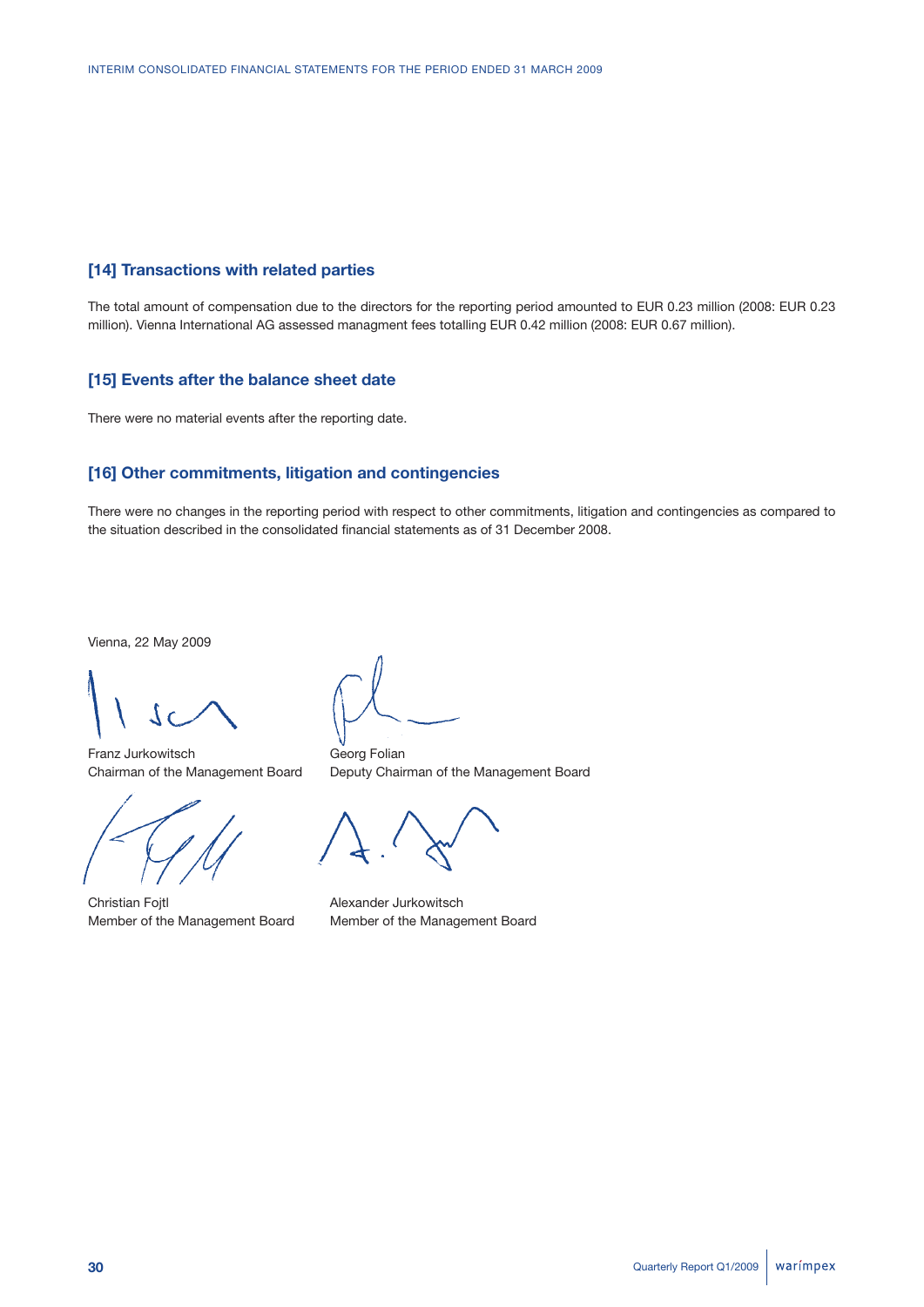# Selected Warimpex Group properties

**1) Hotel Le Palais\*\*\*\*\*, Prague** CZ-120 00 Prague 2, U Zvonarsky 1 72 rooms (opened in 2002)

**2) Hotel InterContinental\*\*\*\*\*, Warsaw** PL-00 125 Warsaw, ul. Emilii Plater 49 404 rooms (opened in 2003)

**3) andel's hotel\*\*\*\*, Krakow** PL-31 547 Krakow, ul. Pawia 3 159 rooms (opened in June 2007)

**4) angelo hotel\*\*\*, Munich** D-81677, Munich, Leuchtenbergring 20 146 rooms (opened in May 2008)

**5) angelo hotel\*\*\*\*, Plzen** CZ-305 00 Plzen, U Prazdoj 144 rooms (opened in October 2008)

**6) angelo airport hotel\*\*\*\*, Bucharest**  RO-075100, Bucharest-Otopeni, 283 Caleo Bucurestilor 177 rooms (renovation completed in October 2008)

**7) andel's hotel\*\*\*\*<sup>S</sup>, Berlin** D-10407 Berlin, Landsberger Allee 106 557 rooms (opened in March 2009)

**8) andel's hotel\*\*\*\*, Łódź** PL-91 065 Łódź, Ogrodowa 17 278 rooms (opening scheduled for 2nd quarter 2009)

**9) angelo airport hotel\*\*\*\*, Ekaterinburg-Koltsovo** RU-Airport Ekaterinburg-Koltsovo 210 rooms (opening scheduled for 3rd quarter 2009)